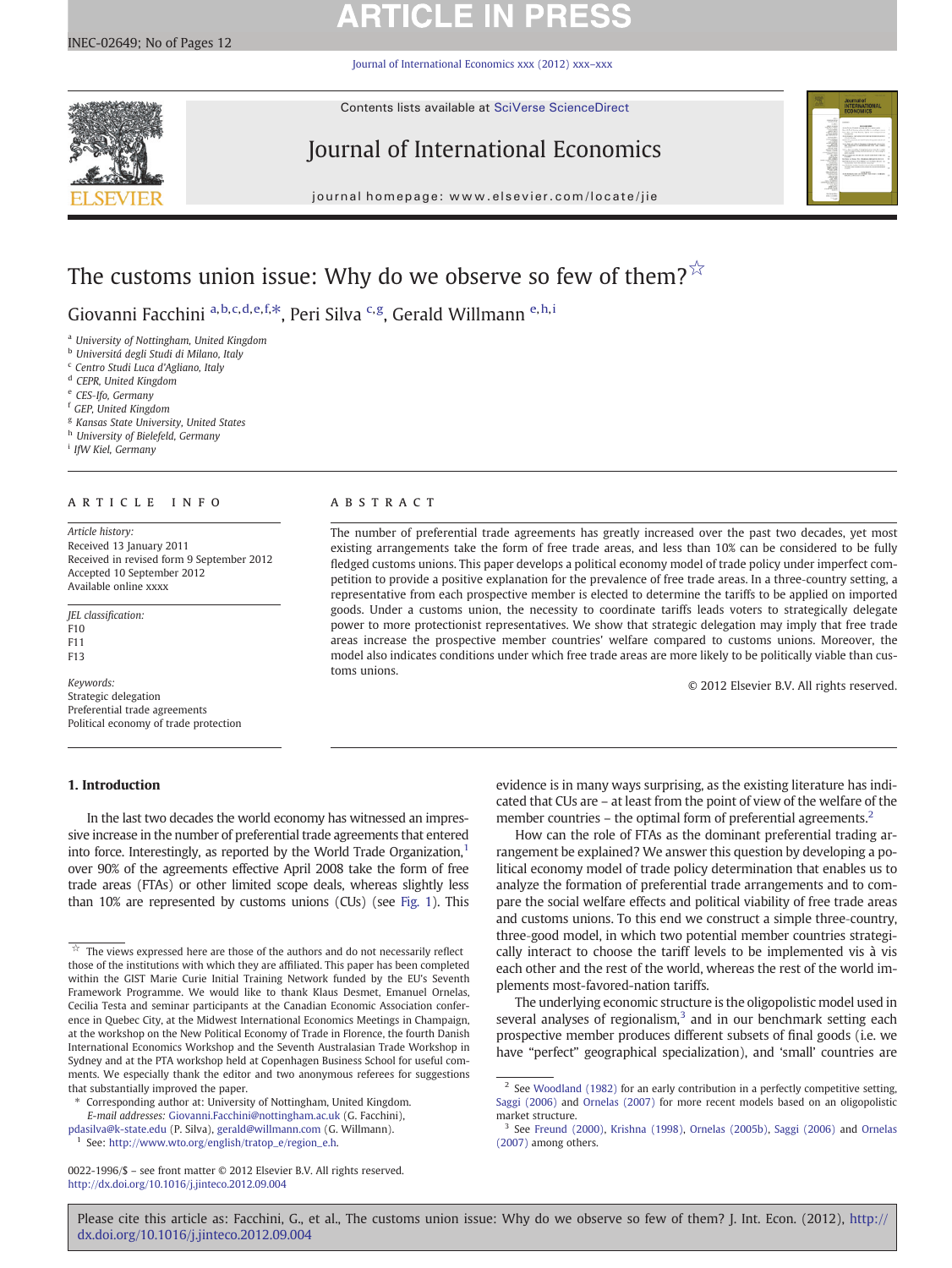<span id="page-1-0"></span>

Fig. 1. Preferential trading arrangements by type (April 2008).

able to influence their import prices because markets are segmented and firms are price setters. In each country, individuals derive income from labor supply and from the profits of an oligopolistic firm, whose ownership is unevenly distributed among the citizenry. Building upon this structure, we consider a representative democracy framework in which the policy maker in charge of international trade policy is chosen from among all citizens, and the elected representative is unable to commit<sup>4</sup> ex-ante to a given policy.<sup>5</sup>

We model the choice of the trade policy regime as a four-stage game. In the first stage, each potential member country votes to decide whether a non‐discriminatory MFN trade policy, a free trade area or a customs union will be implemented. In the second stage, the citizenry chooses a representative, who will then select the tariff level vis-à-vis the rest of the world in the third stage of the game. The emerging trade policy is non-discriminatory under the MFN regime. If instead a preferential agreement is in place, free trade will prevail between member countries. External tariffs will be coordinated if a customs union is formed, $6$  whereas each member will set trade policy autonomously if a free trade area has been established.<sup>7</sup> In the fourth stage, firms compete in quantities, taking as given the trade policy that has been set in the third stage.

In our setting, the individual with the median ownership share in the firm is the pivotal player. Assuming that the median voter receives a fraction of the profits which is lower than the population's average, we show how the distribution of income in each country relates to the choice of trade policy regime. We establish several

interesting results. First, we find that the necessity to coordinate tariffs in customs unions leads the median voter to strategically delegate power to a more protectionist representative.<sup>8</sup> This does not occur when a free trade area or an MFN regime is chosen, as no tariff coordination occurs and markets are segmented. Second, we show that strategic delegation may lead customs unions to be welfare‐ dominated by free trade areas if the degree of income inequality is sufficiently low.<sup>9</sup> Moreover, in our model, free trade areas raise the member's welfare relative to the MFN regime independently of the distribution of income, while customs unions decrease their welfare relative to the MFN regime if the degree of income inequality is sufficiently small.

We also investigate the political viability of the trade regime in the first stage of the game. Since the median voter has a lower than average stake in the oligopolistic firm, profits derived from high tariffs are less important for political viability than for social welfare. We show that under our benchmark assumption of perfect geographic specialization, customs unions are not politically viable,  $10$  whereas free trade areas are politically viable if income inequality is sufficiently low.<sup>11</sup> We turn next to consider a more general setting, in which the two prospective member countries might share similar production structures, i.e. geographic specialization is less than perfect. Interestingly, we show that as long as the production structures are not too different, and income inequality within each country is not too extreme, a customs union might actually emerge in the political equilibrium.

Two important messages thus emerge from our analysis. On the one hand, countries characterized by geographically specialized production patterns are more likely to form a free trade area, the smaller is the income inequality within each country. On the other hand, countries whose production structures are very different are unlikely to form customs unions, independently of the income distribution. Only if production structures are sufficiently similar and income inequality within each prospective member is not too extreme, will customs unions emerge. Thus, our model suggests a possible explanation for why we observe only few customs unions around the globe, and why they typically involve – like in the case of the European Union – "similar" countries.

The rest of the paper is organized as follows. In [Section 2](#page-2-0) we introduce the model and determine the equilibrium prices and quantities taking as given the tariff levels implemented by each country. In

 $^{\,4}$  [Maggi and Rodriguez](#page-11-0)-Clare (1998, 2007) have highlighted how international trade agreements can work as a commitment device. As pointed out by one of the referees, the mechanism we describe in our model is different though, as commitment is obtained not simply by entering a trade agreement, but by selecting a particular citizen type to carry out the negotiations.

 $\frac{1}{5}$  Thus, we follow the basic framework of [Besley and Coate \(1997\)](#page-11-0), where citizens in democratic systems choose representatives (politicians) rather than directly voting for policies. Our setting is well suited to describe, for instance, the working of the European Union's common commercial policy (CCP), whereby each member state is represented by a minister in the trade policy making body (the Council of Ministers).

 $6$  In the case of the European Union, the leading example of a customs union, external trade policy is set by the Council of Ministers and the EU Commission. Trade policy decisions in the Council of Ministers – the "legislative body" – are taken by a qualified majority in the case of trade in goods, whereas unanimity is instead required in the case of trade in services.

In the case of NAFTA, an important free trade area between Canada, Mexico and the United States, the Free Trade commission is the main institutional body, responsible for assisting in the resolution of disputes emerging between member countries on the interpretation of the NAFTA agreement. Importantly, neither the Free Trade commission, nor any other NAFTA institution has authority on the external trade policies adopted by NAFTA members.

 $8$  The idea that a principal might benefit from delegating decision making power to an agent who is "tougher" than himself had been suggested already by [Schelling](#page-11-0) [\(1956\).](#page-11-0) [Jones \(1989\)](#page-11-0) and [Segendorff \(1998\)](#page-11-0) have formalized it in a general bargaining setting, while [Willmann \(2006\)](#page-11-0) and [Laussel and Riezman \(2005\)](#page-11-0) have applied it to the endogenous formation of trade policy for respectively a small and a large country. [Conconi et al. \(2012\)](#page-11-0) have considered the role played by strategic delegation in the U.S. congress's decision to grant or not fast track authority to the President. [Gatsios](#page-11-0) [and Karp \(1991\)](#page-11-0) have instead highlighted the potential role it can play – within a customs union – in attributing to one member country the power to set the common external tariff.

<sup>&</sup>lt;sup>9</sup> A similar result has been obtained also by [Melatos and Woodland \(2007\)](#page-11-0). In this paper, the authors employ a coalition formation game where preferential trade agreements may emerge in equilibrium depending on their effects on social welfare in a setting with heterogeneity in consumer preferences and in endowments across countries. Interestingly, they show that free trade areas may block the formation of customs unions if consumer preferences are sufficiently different across member countries.

In a stylized lobbying model [Richardson \(1994\)](#page-11-0) has reached a similar conclusion, arguing that an FTA might be more desirable from the point of view of a lobby than a CU, since "…in an FTA a domestic industry need to lobby only the domestic government for a particular tariff, whereas, in a CU, a given tariff requires that a larger legislative group be courted".

 $11$  Notice that only welfare enhancing free trade areas can be sustained as an equilibrium in our framework. Our findings thus strengthen an earlier, similar result obtained by [Ornelas \(2005a\),](#page-11-0) in a setting where trade policy is driven by pressure groups' activities. For a more pessimistic view, in which pressure groups' activities can lead to the formation of welfare reducing free trade areas, see [Grossman and Helpman \(1995\)](#page-11-0) and [Krishna \(1998\)](#page-11-0). The key difference between the two sets of models is that in the latter tariff rates toward non-member countries are assumed to be fixed, while in [Ornelas \(2005a\)](#page-11-0) they are endogenous.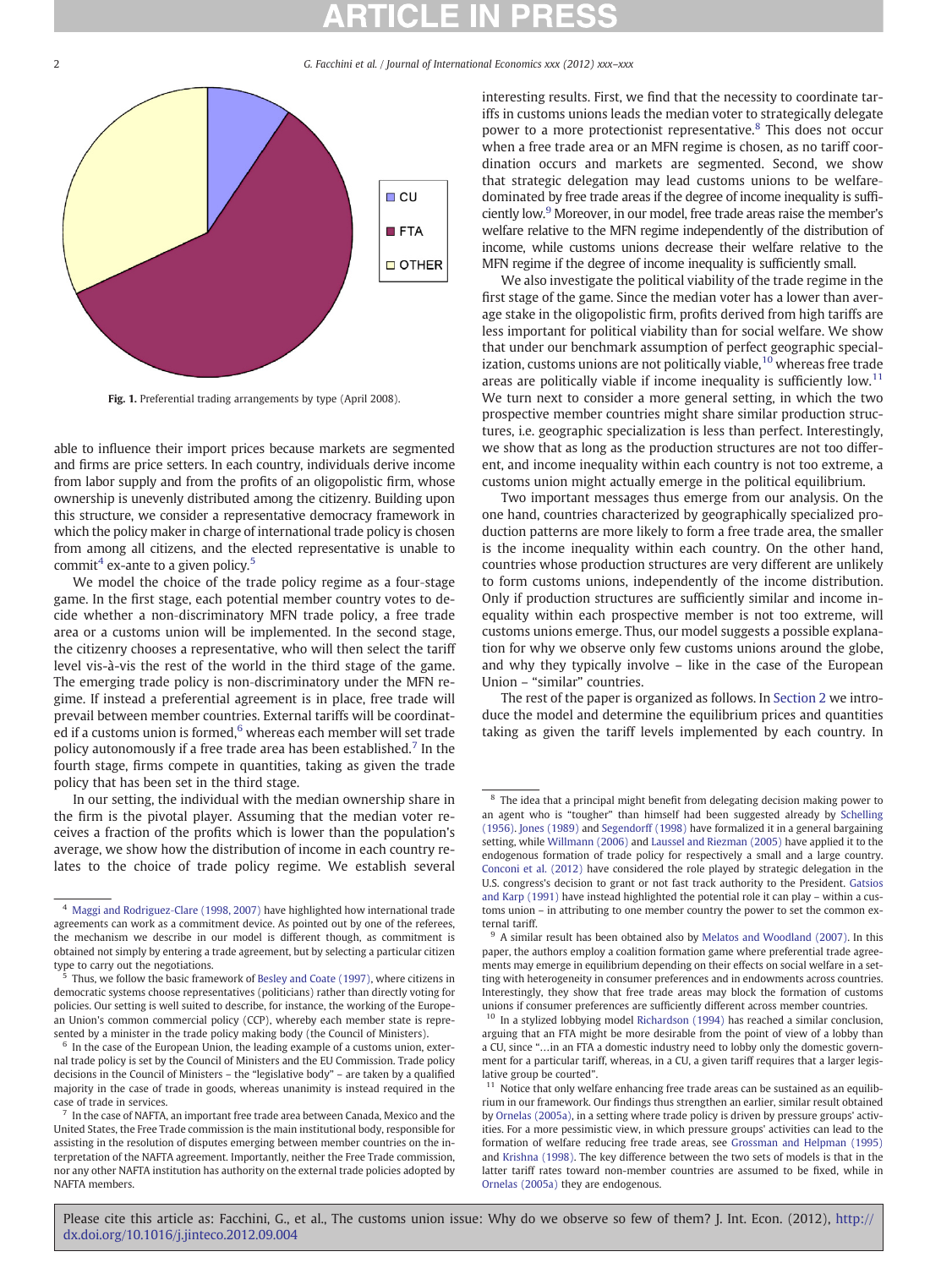<span id="page-2-0"></span>[Section 3](#page-3-0) we determine the equilibrium tariff levels under different trade policy regimes, and compare the social welfare effects of the different preferential trade agreements. In [Section 4](#page-6-0) we study the political viability of these arrangements, whereas in [Section 5](#page-7-0) we extend our analysis to consider the effects of imperfect geographic specialization. [Section 6](#page-9-0) concludes.

### 2. The model

To analyze the formation of preferential trade agreements, we employ a standard oligopolistic trade model that has been used in several analyses of regionalism ([Freund, 2000; Krishna, 1998; Ornelas, 2005b,](#page-11-0) [2007](#page-11-0)). In particular, we consider a three‐country, three‐good setting, where countries  $A$  and  $B$  are prospective members, while country  $F$  is an aggregate entity that stands for the rest of the world. Good 0 is a basic good that is produced in all three countries, using only labor according to the identity production technology  $X_0 = L_0$ . This good is freely traded and serves as the numéraire. As a result, if this good is produced in equilibrium, wages will be equal to 1. Goods 1 and 2 are instead produced by duopolies, with one firm being located in country  $F$ , and the second in member country  $A$  (good 1) and member country  $B$  (good 2), respectively.<sup>12</sup> The two goods are produced using only labor according to a constant returns to scale production function, which gives rise to a constant marginal cost of production  $c$  (in terms of the numéraire). Oligopolistic firms compete in quantities (Cournot competition).

Introducing notation that will prove useful later on, let  $x_{s,d}^i$  denote the quantity of good  $i$  produced in country  $s$  and consumed in country d. Our geographically specialized production pattern implies that  $x_{\mathit{B},d}^{1}\!=\!\mathit{x}_{\mathit{A},d}^2\!=\!0$ . Each country can apply tariffs on trade with its partners unless a preferential trade agreement is in place.<sup>13</sup>Denote by  $t_{s,d}$  the tariff applied by country  $d \in \{F, A, B\}$  on imports from country  $s \in \{F, A, B\}$ , where clearly  $t_{d,d}= 0$ . Country d's tariff matrix is described by  $t_d=$  $(t_{A,d},t_{B,d},t_{F,d})$ . The tariffs applied by the various countries can be denoted more synthetically in matrix form by  $\mathbf{t} = (\mathbf{t}_F, \mathbf{t}_A, \mathbf{t}_B)$  where the tariff on products traded between PTA members is zero, as are the elements on the diagonal.

The population in each country consists of a continuum of individuals of mass one. Each individual supplies one unit of labor, but individuals differ in the stake they own of the profitable duopolists. We denote by  $\gamma_{s,l}$  the fraction of the oligopolistic sector's profits allocated to individual l in country s. We assume that the oligopolistic sector's distribution of profits is the same in countries A and B. Without loss of generality, we normalize the fraction of the profit that is received by the average voter to one  $(\bar{\gamma} = 1)$ . Typical wealth distributions then imply that the share  $\gamma^m$  of profits received by the median voter is such that  $\gamma^m \leq 1$  ([Alesina and Rodrik, 1994\)](#page-11-0). Following [Dutt](#page-11-0) [and Mitra \(2002\),](#page-11-0)  $\gamma^m$  can also be considered an inverse index of inequality — or an index of equality in the distribution of assets.

Preferences are identical across countries and individuals and can be described by the following quasi-linear, additively separable, utility function:

$$
u(x) = x^0 + \sum_{i} u_i \left(x^i\right) \tag{1}
$$

where  $u_i(.) = Hx^i - x^{i/2}$ , implying that the demand for goods 1 and 2<br>are linear, and take the form  $x^i - H - n^i$ . The assumptions used on are linear and take the form  $x^{i}$  = H –  $p^{i}$ . The assumptions used on the supply and demand sides of the model imply that markets for goods 1 and 2 are segmented, i.e. prices in country s are not affected by tariffs imposed by country d.

Given the preferences described by Eq. (1), the indirect utility of individual  $l$  in country  $j$  can be written as follows:

$$
v\left(\mathbf{t},\gamma_{j,l}\right) = 1 + \gamma_{j,l}^{i} \pi_{j}^{i}(\mathbf{t}) + \sum_{d} \sum_{i} t_{d,j}^{i} x_{d,j}^{i}\left(\mathbf{t}_{j}\right) + \sum_{i} \left[ u\left(x_{j}^{i}\left(\mathbf{t}_{j}\right)\right) - p_{j}^{i}\left(\mathbf{t}_{j}\right) x_{j}^{i}\left(\mathbf{t}_{j}\right) \right] \quad (2)
$$

where the first term represents labor income and the second is the share of profits of sector i,  $\pi^i_j(\mathbf{t}) = \sum_{d} [p_d^i - c - t^i_{j,d}] x^i_{j,d}$ , allocated to individual  $l$  in country  $j$ . The third term captures tariff revenues which are rebated lump-sum to each individual, and the fourth describes consumer surplus, where  $x_j^i = \sum_{i} x_{s,j}^i$  is the total quantity of good *i* being sold in country  $j$ .<sup>14</sup>

As for the sequence of events, we consider a four stage game among the three countries where different trade policy regimes can be chosen by countries A and B. In the first stage, each prospective member holds a sequence of votes to choose between a non-discriminatory "most-favored-nation" trade policy, a free trade area or a customs union. In the second stage, the population of each country elects a representative who will, in the third stage, decide the countries' tariff policy. If no preferential agreement is in place, each country's representative will choose the non-discriminatory tariffs to be applied on all trade. If a preferential agreement is in place, then the representatives of countries A and B decide tariffs on imports from country F. In this case, the formation of a free trade area does not require cooperation between elected representatives to decide tariffs on country F, whereas we follow the literature in assuming that the formation of a customs union does. In stage four, firms compete in quantities, taking as given the trade policy that has been set during the third stage. We solve the model backwards, starting from stage four.

#### 2.1. Fourth stage: production and consumption choices

In the fourth stage of the model, firms make production choices taking as given the tariff matrix t. If a preferential agreement between countries A and B is in place, then  $t_{AB}^i = t_{BA}^i = 0$  for all i. Otherwise, countries apply MFN tariffs on imports. Notice that country F always applies MFN tariffs on goods imported from A and B, and that the tariffs chosen by F do not affect the equilibrium in A and B, since markets are segmented in this model. This allows us to focus on the equilibrium outcomes in countries A and B.

In general terms, country s' firm producing good i solves the following problem with respect to country d's market:

$$
\max_{x_{s,d}^i}\Big[p_d^i{-}c{-}t_{s,d}^i\Big]x_{s,d}^i
$$

where to save on notation we have omitted the fact that quantities and prices are a function of the tariffs. The first order condition is given by

$$
\frac{\partial p_d^i}{\partial x_{s,d}^i} x_{s,d}^i + p_d^i = c + t_{s,d}^i \quad \text{for all } d
$$
\n(3)

Focusing on country  $A$  (a similar analysis applies to  $B$ ) and using our assumption of linear demand, Eq. (3) implies that

$$
x_{A,A}^{1} - x_{F,A}^{1} = t_{F,A}^{1}
$$
  
\n
$$
x_{B,A}^{2} - x_{F,A}^{2} = t_{F,A}^{2} - t_{B,A}^{2}.
$$
\n(4)

We will relax this assumption in [Section 5](#page-7-0).

 $13$  If a preferential trade agreement is in place and member countries' external tariffs are different, then we assume that rules of origin are applied to prevent the duty free trans‐shipment of goods between countries A and B.

<sup>&</sup>lt;sup>14</sup> In choosing identical quasi-linear preferences, linear demand curves, and firms competing in quantities under constant marginal costs, we follow the vast majority of the literature which has analyzed the formation of preferential agreements under imperfectly competitive markets (see for instance [Freund,2000;Goyal and Joshi,2006](#page-11-0); [Krishna,1998;Ornelas,2005b, 2007](#page-11-0);[Saggi,2006\)](#page-11-0). As it will become clear, the choice of these simple functional forms is important to obtain an analytical solution for the relationship between the trade policy regimes and the degree of strategic delegation.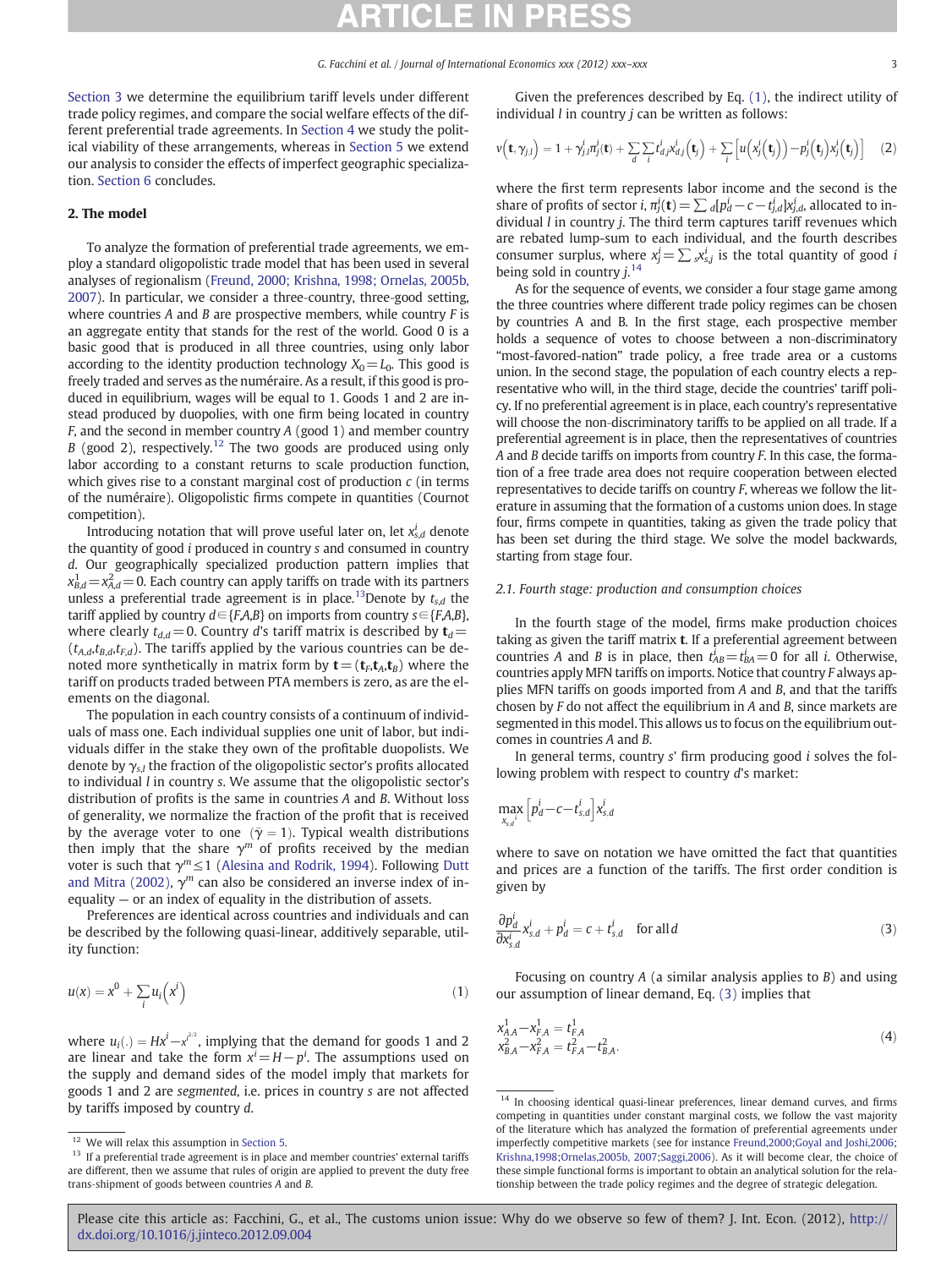<span id="page-3-0"></span>Thus, a firm's sales in country A differs from its competitor's sales according to the difference in the tariffs imposed on imports. Rearranging, we obtain the following equilibrium prices and quantities

$$
x_{A,A}^{1} = \frac{\left(H + t_{F,A}^{1} - c\right)}{3} \quad x_{B,A}^{2} = \frac{\left(H + t_{F,A}^{2} - 2t_{B,A}^{2} - c\right)}{3}
$$
\n
$$
x_{F,A}^{1} = \frac{\left(H - 2t_{F,A}^{1} - c\right)}{3} \quad x_{F,A}^{2} = \frac{\left(H + t_{B,A}^{2} - 2t_{F,A}^{2} - c\right)}{3}
$$
\n
$$
p_{A}^{1} = \frac{\left(H + t_{F,A}^{1} + 2c\right)}{3} \quad p_{A}^{2} = \frac{\left(H + t_{F,A}^{2} + t_{B,A}^{2} + 2c\right)}{3}
$$
\n
$$
(5)
$$

where we assume that  $H>c$ . As it is clear from expressions (5), the price of goods 1 and 2 in A depends only on the trade policies adopted by that country and does not depend on the trade policy adopted by any other country, because markets are segmented.

#### 3. Second and third stages: determining tariff policy

In this section we determine the trade policy chosen under the different scenarios. We start by analyzing the non‐cooperative setting (MFN and FTA) in which countries A and B independently determine their policies vis-à-vis the rest of the world and compare the resulting levels of protection. We turn next to the analysis of the cooperative outcome (CU) and then compare welfare across the different trade policy regimes.

In terms of the political process, we model the workings of a representative democracy. Voters in each country select a citizen as their representative, and elected representatives set tariffs. An important feature of this two-stage political process is the possibility for the median voter to strategically delegate representation to a different citizen, to obtain a more favorable outcome than the one he could obtain by representing the country himself.<sup>15</sup>

### 3.1. Non‐cooperative trade policies

Our representative democracy framework calls for the population of each country to elect a citizen who will choose the tariff level to be applied on imports. The objective of each representative is then to find tariffs that maximize his own welfare, given the tariffs chosen by other countries. We represent the share of the representative's profit by using 'hats' and continue to focus our analysis on country A. The representative's problem is given by:

$$
\max_{t_A} v(\mathbf{t}, \hat{\mathbf{y}}_A) \tag{6}
$$

where the indirect utility function is described in Eq. [\(2\)](#page-2-0). The difference between the MFN and the FTA regimes is that in the former the tariffs applied on imports do not depend on the good's country of origin, while if A is part of an FTA with B, imports from B are allowed to enter free of duty. Assuming that an interior solution exists,  $16$  the tariff vector chosen by representative  $\hat{\gamma}_A$  is given by

$$
\mathbf{t}_A = \mathbf{t}_A(\hat{\mathbf{y}}_A, \hat{\mathbf{y}}_B). \tag{7}
$$

In other words, the tariff vector chosen by the representative in country A depends on his identity and potentially also on the identity of the other country's representative. Who will serve as the country's representative in the determination of trade policies? Notice that the voters' problem in stage 2 of our setting is unidimensional since they have to choose one representative. In [Appendix A](#page-10-0), we show that the voters' indirect utility function satisfies the single crossing property under all the trade regimes we are considering. As [Gans and Smart](#page-11-0) [\(1996\)](#page-11-0) have shown, this is a sufficient condition to invoke the median voter theorem to identify the country's representative.

The median voter's second stage problem is given by:

$$
\max_{\hat{\mathbf{Y}}_A} \mathbf{v}\left(\mathbf{t}(\hat{\mathbf{y}}_A, \hat{\mathbf{y}}_B), \mathbf{y}_A^m\right). \tag{8}
$$

We are now ready to establish our first result:

**Proposition 1.** If trade policies are set non-cooperatively, strategic delegation does not arise in equilibrium. Furthermore, if an FTA is formed, tariffs applied to non‐member countries are (weakly) lower than under a MFN arrangement.

Proof. Focusing on country A, we start by solving, for a given representative  $\hat{\gamma}_A$ , the MFN tariff determination problem. The first order conditions for problem (6) are given by:

$$
-\frac{\partial p_A^1}{\partial t_A^1} x_A^1 + x_{FA}^1 + t_A^1 \frac{\partial x_{FA}^1}{\partial t_A^1} + \hat{\gamma}_A \frac{\partial \pi_{AA}^1}{\partial t_A^1} = 0
$$
\n
$$
-\frac{\partial p_A^2}{\partial t_A^2} x_A^2 + x_A^2 + t_A^2 \left(\frac{\partial x_{FA}^2}{\partial t_A^2} + \frac{\partial x_{BA}^2}{\partial t_A^2}\right) = 0
$$
\n(9)

where we have used the fact that  $x_{BA}^1 = x_{AA}^2 = 0$ .

Using equilibrium prices and quantities from Eq. (5) we obtain

$$
t_A^{MFN,1} = \frac{(H-c)(1+2\hat{\gamma}_A)}{11-2\hat{\gamma}_A}
$$
  
\n
$$
t_A^{MFN,2} = \frac{(H-c)}{4}
$$
\n(10)

from which it immediately follows that the tariff choice in country A does not depend on the identity of country B's representative.

Turning now to the choice of the country's representative under a MFN policy, the first order condition of problem (8) is given by:

$$
\underbrace{\sum_{i} \frac{\partial v(t^{MFN}(\hat{\gamma}_A, \hat{\gamma}_B), \gamma_A^m)}{\partial t_A^{MFN,i}} \frac{\partial t_A^{MFN,i}}{\partial \hat{\gamma}_A} + \underbrace{\sum_{i} \frac{\partial v(t^{MFN}(\hat{\gamma}_A, \hat{\gamma}_B), \gamma_A^m)}{\partial t_B^{MFN,i}} \frac{\partial t_B^{MFN,i}}{\partial \hat{\gamma}_A}}_{Term 2} = 0
$$
\n(11)

where from Eq. (10) we know that Term 2 is equal to zero since  $\frac{\partial t_n^{MKN,i}}{\partial \hat{\gamma}_A}=0$ . Moreover, Eq. (10) also implies that  $\frac{\partial t_n^{MKN,i}}{\partial \hat{\gamma}_A}>0$  and  $\frac{\partial t_n^{MKN,i}}{\partial \hat{\gamma}_A}=0$ so that Eq. (11) can be re-written as  $\frac{\partial v(t^{MIN}(\hat{\gamma}_A, \hat{\gamma}_B), \gamma_A^m)}{2^{MNK+1}}$  $\frac{(Y_A, Y_B), Y_A)}{\partial t_A^{MFN,1}} = 0$ . Thus we have that

$$
\left(\frac{H+t^{MFN,1}_{A}-c}{3}\right)(1+2\gamma^{m}_{A})-4t^{MFN,1}_{A}=0.
$$

We can substitute  $t_A^{MFN,1}$  as described in Eq. (10), which yields

$$
\hat{\gamma}_A=\gamma_A^m.
$$

<sup>&</sup>lt;sup>15</sup> Compared to the popular "protection for sale" approach introduced by [Grossman](#page-11-0) [and Helpman, 1994,](#page-11-0) the setup we have adopted focuses on voters preferences, irrespective of their ability to influence the policy making process through contributions. See the conclusions for a discussion of this assumption in light of the existing literature.

<sup>16</sup> See [Helpman \(1997\)](#page-11-0) for details.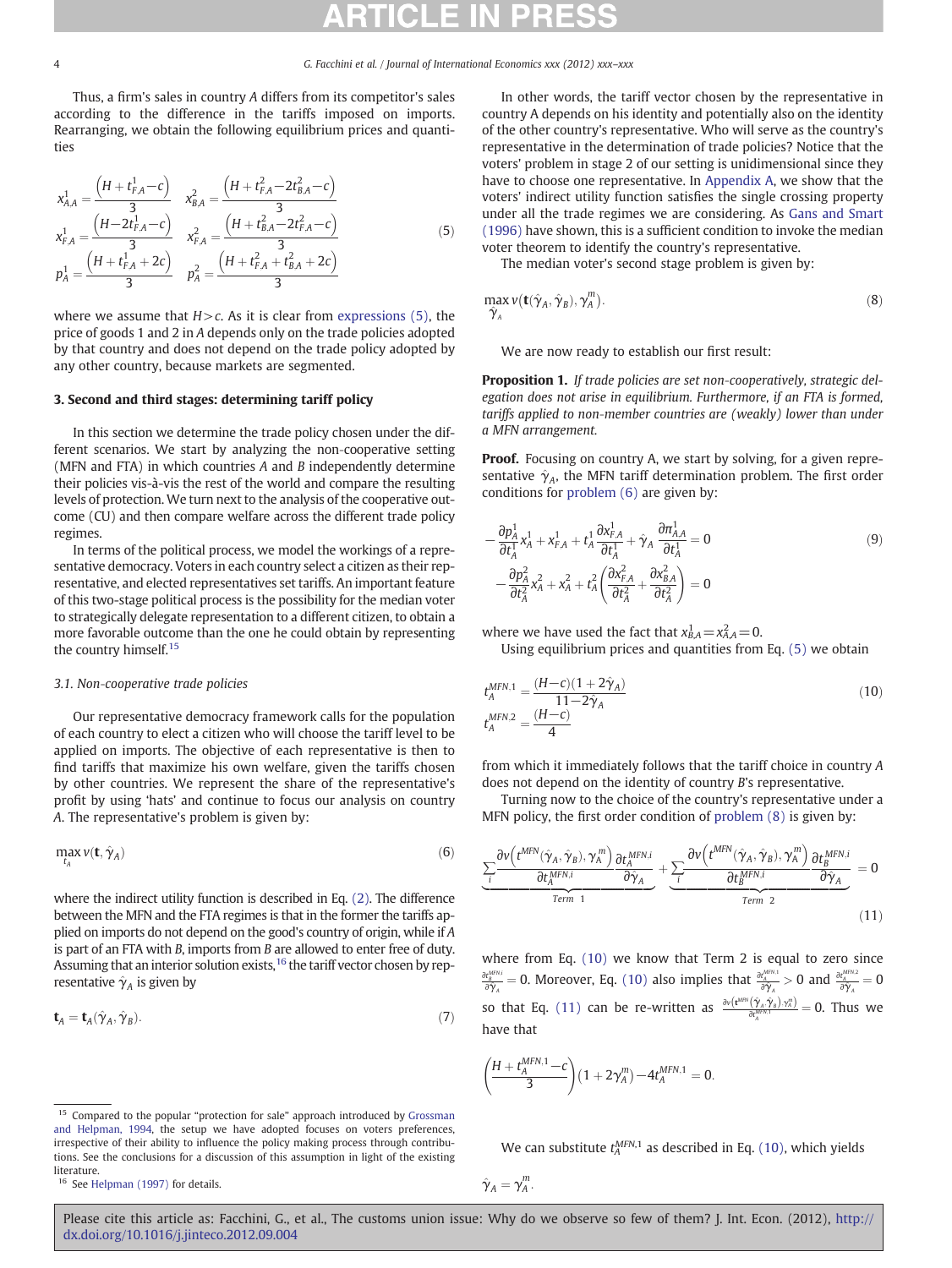<span id="page-4-0"></span>In other words, the median voter in each country does not delegate power. The equilibrium MFN tariffs are then expressed by

$$
t_A^{MFN,1} = \frac{(H-c)(1+2\gamma^m)}{11-2\gamma^m}
$$
  
\n
$$
t_A^{MFN,2} = \frac{(H-c)}{4}
$$
\n(12)

and similar expressions apply to country B. Thus, our geographically specialized production pattern implies that  $t_A^{MFN,1}=t_B^{MFN,2}$  and  $t_A^{MFN,2} = t_B^{MFN,1}$  in equilibrium.

Turning now to the analysis of the FTA, the solution of [problem \(6\)](#page-3-0) is given by

$$
t_{FA}^{FTA,1} = \frac{(H-c)(1+2\hat{\gamma}_A)}{(11-2\hat{\gamma}_A)}
$$
  
\n
$$
t_{FA}^{FTA,2} = \frac{(H-c)}{11}
$$
\n(13)

and similar expressions apply to country B. Following the same logic as in the MFN case, we can identify each member country's representative under an FTA. It is easy to show that

$$
\hat{\gamma}_A=\gamma_A^m.
$$

Thus, once again the median voter in each country does not delegate power. The equilibrium tariffs are then given by

$$
t_{FA}^{FTA,1} = \frac{(H-c)(1+2\gamma^m)}{(11-2\gamma^m)}
$$
  
\n
$$
t_{FA}^{FTA,2} = \frac{(H-c)}{11}.
$$
\n(14)

Similarly, we can solve country B's median voter problem and show that  $t_{FA}^{FTA,1}=t_{FB}^{FTA,2}$  and  $t_{FA}^{FTA,2}=t_{FB}^{FTA,1}$ . Comparing Eqs. (14) and (12) thus immediately establishes the second part of the result.

The intuition for the first part of Proposition [1](#page-3-0) is as follows. In our model, markets for goods 1 and 2 are segmented, and as a result the equilibrium prices in country A bare no relationship to the equilibrium prices in country B. Moreover, in this non-cooperative setting, tariffs applied by country A can differ from the tariffs applied by country B. Clearly, the median voter does better by simply representing her own interests, because she has no influence on the partner's decision in this case.

As for the second part of Proposition [1,](#page-3-0) the decline in the tariff applied to the non-produced good is the result of the median voter's successful efforts to attenuate the degree of trade diversion generated by the preferential access granted to the partner country. This result has been obtained before in the literature and is known as "the tariff com-plementarity effect" [\(Saggi, 2006](#page-11-0) and [Ornelas, 2007\)](#page-11-0).<sup>17</sup>

Finally, for future reference, note that the tariff applied on imports of good 1 decreases with the extent of income inequality both under the MFN and the FTA regimes. This result holds because less inequality means that the median voter owns a higher share of the domestic firm and hence has a greater interest in a higher tariff. We turn next to the study of cooperative preferential agreements.<sup>18</sup>

#### 3.2. Cooperative trade policies

The main feature of customs unions is that member countries coordinate their external trade policies and apply common external tariffs. Following the literature, the external tariff in a CU is chosen so as to maximize the joint welfare of the two countries' representatives,  $19$ i.e. it is the solution to the following problem

$$
\max_{t^i} v(\mathbf{t}, \hat{\mathbf{y}}_A) + v(\mathbf{t}, \hat{\mathbf{y}}_B) \quad \text{for } i = \{1, 2\}
$$
\n(15)

where  $\hat{\gamma}_A$  and  $\hat{\gamma}_B$  are the elected representatives in the two countries and now tariffs applied on trade with country F are equal  $(t^i=t_{FA}^i=t_{FB}^i)$ across countries, but not necessarily across sectors. The resulting tariff vector chosen is given by

$$
\mathbf{t}^{\text{CU}} = \mathbf{t}^{\text{CU}}(\hat{\gamma}_A, \hat{\gamma}_B). \tag{16}
$$

As before, in the second stage of the model, in country A the representative will be chosen by the median voter as the solution to the following problem

$$
\max_{\hat{\mathbf{Y}}_A} \mathbf{v}\left(\mathbf{t}^{CU}(\hat{\mathbf{Y}}_A, \hat{\mathbf{Y}}_B), \mathbf{Y}_A^m\right) \tag{17}
$$

and the same is true in country B. We are then able to establish our second result:

Proposition 2. If trade policy is set cooperatively, strategic delegation occurs, and the elected representative is an individual with an ownership share in the import competing firm twice that of the median voter.

**Proof.** The first order conditions of problem (15) are given by

$$
-\frac{\partial p_A^1}{\partial t^1} x_A^1 + x_{F,A}^1 + t^1 \frac{\partial x_{F,A}^1}{\partial t^1} + \hat{\gamma}_A \left( \frac{\partial \pi_{A,A}^1}{\partial t^1} + \frac{\partial \pi_{A,B}^1}{\partial t^1} \right) - \frac{\partial p_B^1}{\partial t^1} x_B^1 + x_{F,B}^1 + t^1 \frac{\partial x_{F,B}^1}{\partial t^1} = 0
$$
  

$$
-\frac{\partial p_A^2}{\partial t^2} x_A^2 + x_{F,A}^2 + t^2 \frac{\partial x_{F,A}^2}{\partial t^2} - \frac{\partial p_B^2}{\partial t^2} x_B^2 + x_{F,B}^2 + t^2 \frac{\partial x_{F,B}^2}{\partial t^2} + \hat{\gamma}_B \left( \frac{\partial \pi_{B,A}^2}{\partial t^2} + \frac{\partial \pi_{B,B}^2}{\partial t^2} \right) = 0.
$$
(18)

In the case of a CU, member countries freely trade goods originating within the CU and apply the same external tariffs. Moreover, in our framework, the demand structure is symmetric between the two perspective member countries, and as a result we have that  $x_A^1 = x_B^1$ ,  $x_A^2 = x_B^2$ ,  $\pi_{A,A}^1 = \pi_{A,B}^1$ ,  $\pi_{B,A}^2 = \pi_{B,B}^2$ , and  $\frac{\partial x_{B,A}^1}{\partial t^1} = \frac{\partial x_{B,B}^1}{\partial t^1}$ . Thus, the equation system (18) can be simplified to obtain tion system (18) can be simplified to obtain

$$
-\frac{\partial p_A^1}{\partial t^1} x_A^1 + x_{F,A}^1 + t^1 \frac{\partial x_{F,A}^1}{\partial t^1} + \hat{\gamma}_A \frac{\partial \pi_{A,A}^1}{\partial t^1} = 0
$$
  

$$
-\frac{\partial p_A^2}{\partial t^2} x_A^2 + x_{F,A}^2 + t^2 \frac{\partial x_{F,A}^2}{\partial t^2} + \hat{\gamma}_B \frac{\partial \pi_{B,B}^2}{\partial t^2} = 0.
$$
 (19)

Using Eq. [\(5\),](#page-3-0) we can obtain the following expressions for the tariff levels:

$$
t^{CU,1} = \frac{(H-c)(1+2\hat{\gamma}_A)}{(11-2\hat{\gamma}_A)}
$$
  
\n
$$
t^{CU,2} = \frac{(H-c)(1+2\hat{\gamma}_B)}{(11-2\hat{\gamma}_B)}.
$$
\n(20)

<sup>&</sup>lt;sup>17</sup> [Estevadeordal et al. \(2008\)](#page-11-0) find strong support for the presence of this effect in their empirical study of preferential trading arrangements in Latin America.

<sup>&</sup>lt;sup>18</sup> [Ornelas \(2007\)](#page-11-0) and [Saggi \(2006\)](#page-11-0) model the choice of common external tariffs to maximize the aggregate welfare of the countries. In this case, the representative voter would correspond to the average voter in our paper. In a model with strategic delegation, [Willmann \(2006\)](#page-11-0) assumes that legislators maximize their aggregate welfare when choosing the most-favored-nation tariffs for a small economy. Similarly, [Grossman and Helpman \(2005\)](#page-11-0) assume that the legislative majority maximizes its aggregate welfare when choosing most-favored-nation tariffs for a small economy. <sup>19</sup> Which seems realistic as long as both countries are of similar size.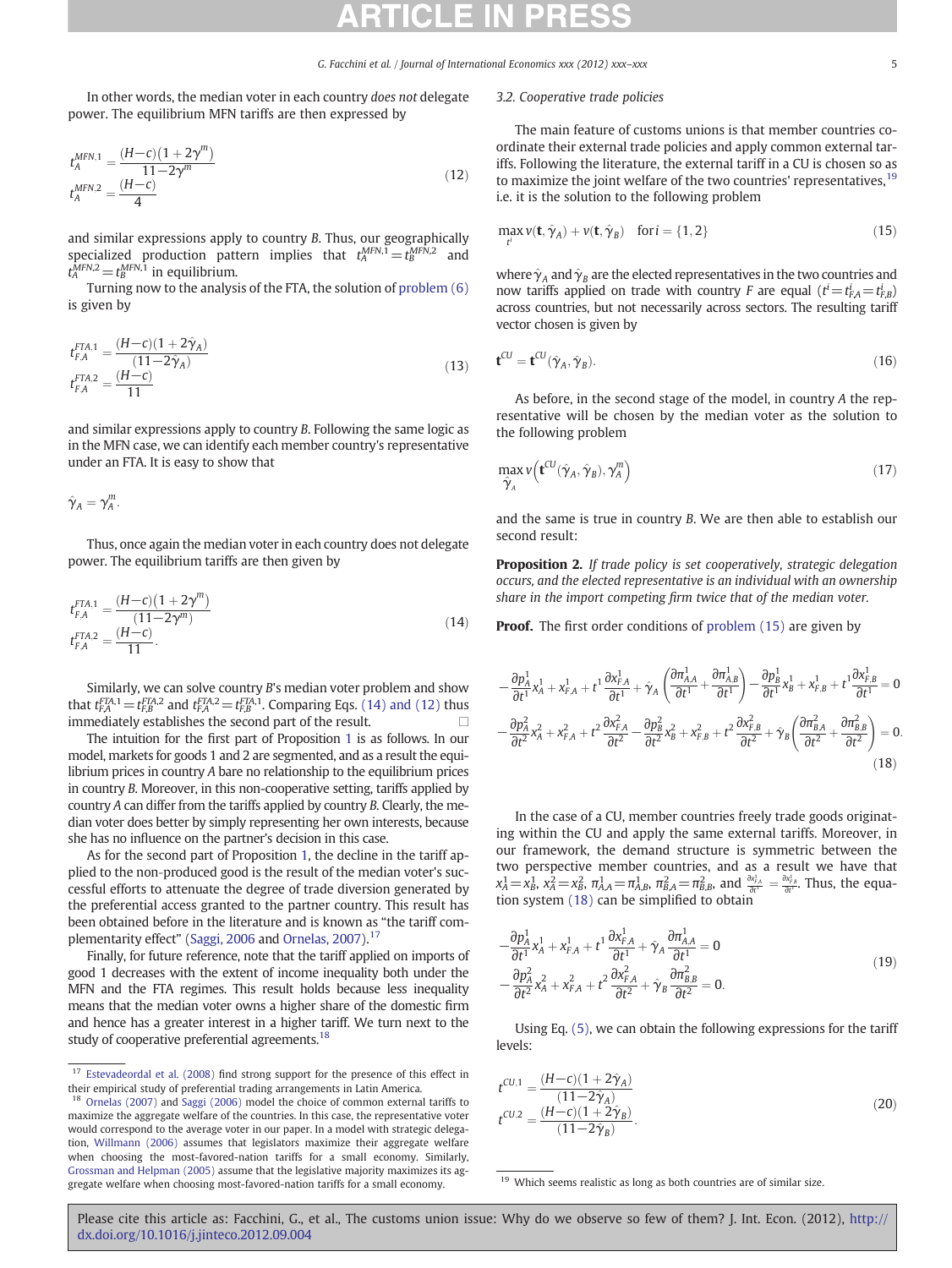<span id="page-5-0"></span>It is clear from Eq. [\(20\)](#page-4-0) that the greater the share of profits received by the elected representatives, the higher the tariff applied on trade with non-members.

Turning now to the selection of the representative, the first order condition of [problem \(17\)](#page-4-0) is given by

$$
\frac{\partial v\left(\mathbf{t}^{CU}(\hat{\gamma}_A, \hat{\gamma}_B), \gamma_A^m\right)}{\partial t^{CU,1}} \frac{\partial t^{CU,1}}{\partial \hat{\gamma}_A} = 0
$$
\n(21)

where we used  $\frac{\partial t^{CU,2}}{\partial \gamma_A} = 0$  following Eq. [\(20\).](#page-4-0) From Eq. [\(20\)](#page-4-0) we know that  $\frac{\partial t^{CU,1}}{\partial \gamma_A} \neq 0$ , which implies that Eq. (21) yields  $\frac{\partial v}{\partial t^{CU,1}} = 0$ . Substituting equilibrium conditions [\(5\)](#page-3-0) into Eq. (21) yields the following:

$$
(H-c)(1+4\gamma^{m}) - (11-4\gamma^{m})t^{CU,1} = 0.
$$
\n(22)

Substituting  $t^{CU,1}$  from Eq. [\(20\)](#page-4-0) we have that

$$
\hat{\gamma}_A = 2\gamma^m. \tag{23}
$$

□ The intuition for Proposition [2](#page-4-0) is as follows. In the case of a customs union, both countries A and B benefit from the implementation of a tariff on imports of good 1, because the tariff lowers the exporting price of the outside firm. Still, A gains more from protection in that sector than B, because it also benefits from profit shifting, whereas the costs of the tariff are equally shared between the member countries. Cooperative tariff setting forces the representatives to internalize the negative externalities on country B from a tariff imposed on imports of good 1. Anticipating this cooperative outcome, the median voter in country A is better off by delegating power to a representative who is more protectionist than herself. $^{20}$ 

Substituting Eq. (23) in Eq. [\(20\)](#page-4-0) we can calculate the common external tariffs

$$
t^{CU,1} = \frac{(H-c)(4\gamma^m + 1)}{(11 - 4\gamma^m)}
$$
  
\n
$$
t^{CU,2} = \frac{(H-c)(4\gamma^m + 1)}{(11 - 4\gamma^m)}.
$$
\n(24)

In contrast to the other regimes we have considered so far, in a CU the tariff on the good not produced domestically also depends on the identity of a representative, namely the representative of the partner country. Note that the tariffs on both goods are increasing in  $\gamma^m$ , i.e. they decrease in the extent of inequality for similar reasons as discussed before.

#### 3.3. Welfare comparison

In this section, we compare welfare levels for the prospective member countries that can be achieved in the three possible trade policy scenarios we have considered, and in doing so we weigh equally the utility of all individuals, focusing on the average voter's indirect utility function,  $v(\mathbf{t}, \overline{\gamma})$  as our welfare measure.<sup>21</sup><br>We start by considering welfare under the two

We start by considering welfare under the two types of preferential trading agreements. From Eqs. [\(14\) and \(24\),](#page-4-0) it is clear that the common external tariffs under a customs union are higher than the external tariffs in an FTA, independently of the distribution of income. This result is well known, and has been obtained before, for instance, by [Freund](#page-11-0) [\(2000\)](#page-11-0), [Saggi \(2006\)](#page-11-0) and [Ornelas \(2007\)](#page-11-0) in models where tariffs were chosen so as to maximize aggregate welfare. In these settings, tariffs are higher in a CU than in an FTA because in a CU member countries take into account the profits of each other's firms in choosing trade policy, while this is not the case in an FTA. Thus, higher tariffs vis-à-vis the rest of the world are chosen to preserve the preferential treatment reserved to the member countries' firms in the CU. In our framework, this mechanism is complemented by the strategic delegation effect present under the CU (and absent under the FTA regime), which also leads the median voter to delegate trade policy making to a representative who has a much higher stake than herself in the local duopolist's profits.<sup>22</sup>

Our first result is summarized in the following

Proposition 3. Free trade areas raise member countries' welfare relative to customs unions as long as the fraction of profits received by the median voter exceeds a critical level  $\tilde{\gamma}_{\rm{FTA,CU}}^{\rm{m}}$ .

### Proof. See [Appendix B.](#page-10-0)

To grasp the intuition for this result, we need to focus on the role played by strategic delegation. As it has been shown by [Ornelas](#page-11-0) [\(2007\)](#page-11-0) and [Saggi \(2006\)](#page-11-0) in similar models, if trade policy is set by the average voter, the CU welfare dominates a FTA. This is because CU members extract rents from the rest of the world by coordinating their external trade policies. In particular, they choose relatively high external tariffs to produce welfare-reducing trade diversion in a member's own market, in exchange for the enhanced export profits brought about by trade diversion in the partner's market. As long as there are sufficiently high rents to be extracted from the rest of the world, the CU welfare dominates the FTA arrangement. As we have shown though, in our representative democracy model, in the CU case strategic delegation occurs, and given the specifics of our model, a representative that owns twice the median voter's share in the oligopolistic firm is chosen to set the policy. In the FTA case, on the other hand, no delegation occurs, and the policy is set by the median. Clearly, if the median voter's ownership share is exactly one half, the trade policy chosen under the CU is the welfare maximizing one, and welfare will be higher than in the FTA case (as discussed above). As income inequality declines (i.e.  $\gamma$  > 1/2), the policy maker under the CU regime becomes more protectionist than the average, and will choose a common external tariff that is increasing with  $\gamma^m$ , whereas in the FTA case, as  $\gamma^m$  increases, the policy maker's preferences become increasingly aligned with those of the average voter. The result is that there exists a threshold value  $\tilde{\gamma}_{FTA,CU}^m$  such that if  $\gamma^m > \tilde{\gamma}_{FTA,CU}^m$ , the distortionary effect brought about by strategic delegation more than offsets the benefits from internalizing the tariff externality in the CU compared to the FTA.

We can now turn to the welfare ranking of the preferential arrangements versus the status-quo MFN regime.

### Proposition 4. The following holds:

- i) The creation of a free trade area raises member countries' welfare relative to the MFN regime, regardless of the fraction of profits received by the median voter.
- ii) If the share of profits received by the median voter exceeds a critical level  $\widetilde{\gamma}_{\text{CU,MFN}}^m \in (\widetilde{\gamma}_{\text{FTA,CU}}^m, 1)$ , then a customs union decreases member countries' welfare relative to the MFN regime.
- **iii**) If $\gamma^m{\in} \left(\tilde{\gamma}^m_{\text{FTA,CU}}, \tilde{\gamma}^m_{\text{CU,MFN}}\right)$ then a customs union welfare dominates the MFN regime but it is dominated by an FTA.

#### **Proof.** See [Appendix C.](#page-10-0) □

To understand the intuition behind this result, let us start by considering part i). Note that both under the MFN and the FTA trade regime, the policy is set by the median voter, i.e. there is no strategic delegation in either case. Proposition [1](#page-3-0) shows that country A's tariff on good 1 is equal under the two scenarios. Thus, there are no welfare differences related to the consumption of good  $1<sup>23</sup>$  The profits of the firm producing

<sup>20</sup> We thank a referee for suggesting this interpretation.

 $21$  See also [Facchini et al. \(2006, 2010\).](#page-11-0)

 $22$  [Cadot et al. \(1999\)](#page-11-0) study the conditions under which the formation of a CU leads to higher tariffs than the formation of an FTA in the presence of pressure groups (lobbies). Their results show that CUs may lead to higher protection against non-members than FTAs, in particular in the presence of unionwide pressure groups (deep integration). Remember that country  $B$  does not produce good 1.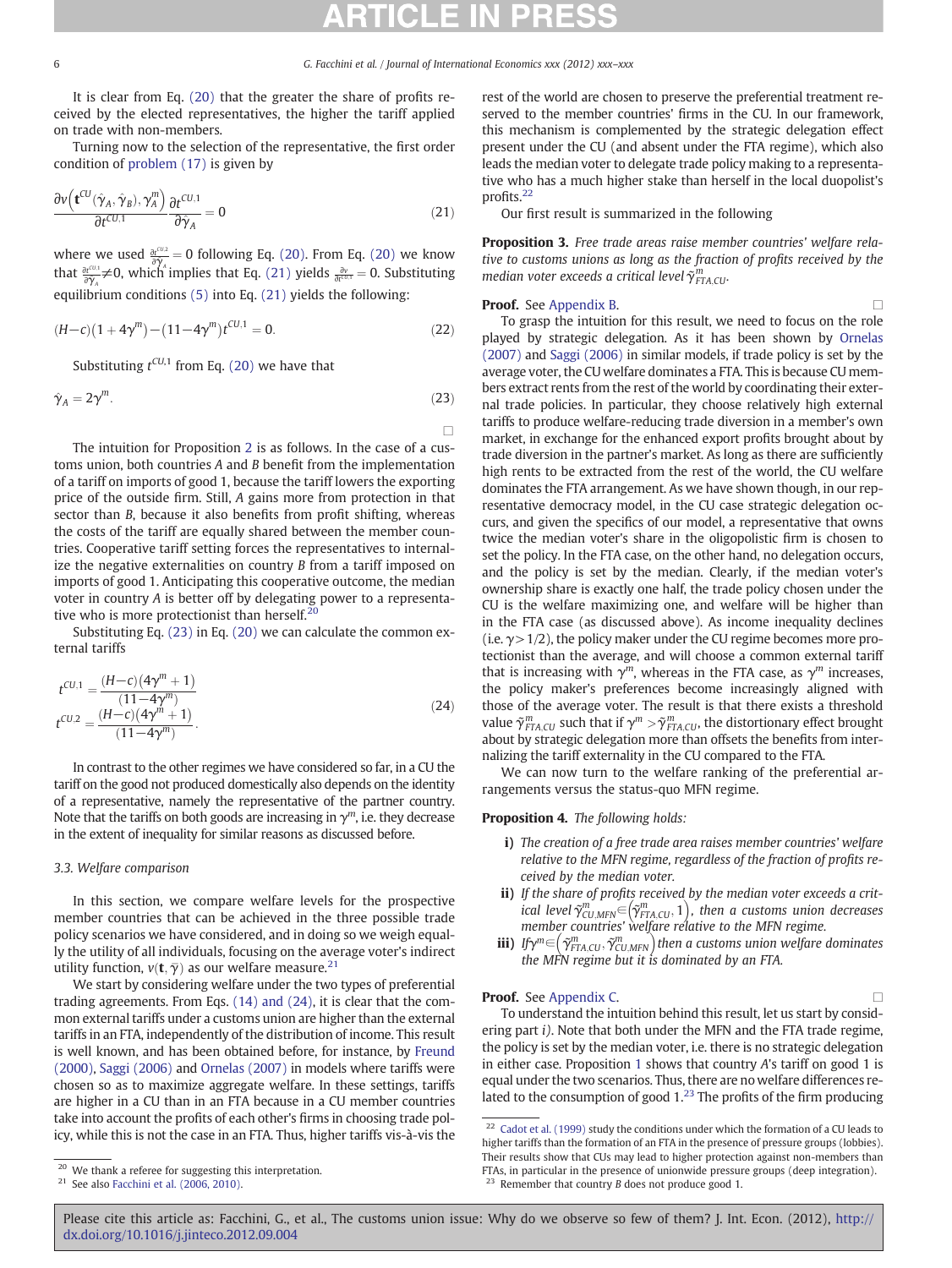<span id="page-6-0"></span>

good 1 in country A on the other hand increase since it has preferential access to country B's market after the formation of the FTA. At the same time, country A relies only on imports to meet its demand for good 2, and for this reason, the choice of the tariff applied on this good does not depend on the identity of the representative (and therefore it corresponds with that of the average voter). If an FTA is created, country B's firm has duty free access to country A's market. It can be shown that the tariff revenue loss on imports of good 2 is larger than the gain in consumer surplus associated to a lower domestic price for that good (see [Appendix C](#page-10-0)). This is due to a deterioration in the terms of trade vis-à-vis both the other member country (as a result of preferential access) and the rest of the world (because of the tariff complementarity effect). Combining the two markets, we can show that the increase in profits in the market for good 1 exceeds the welfare losses in the market for good 2, and this does not depend on the income distribution.<sup>24</sup> Thus, the reduction in external tariffs brought about by the tariff complementarity effect, combined with the exchange of preferential access that occurs in the FTA is key to understand our finding.<sup>25</sup>

As for part ii), we know from Proposition [3](#page-5-0) that if income inequality is sufficiently low the representative elected to set trade policy in the CU might be so protectionist as to make the CU welfare‐dominated by the FTA regime. At the same time, part i) of Proposition [4](#page-5-0) highlights that in our model – like in [Ornelas \(2007\)](#page-11-0) and [Saggi \(2006\)](#page-11-0) – an FTA is always preferred to the MFN regime from the point of view of aggregate welfare. The question is then whether it might ever be possible for the MFN arrangement to lead to higher welfare levels than the CU. As it turns out, if income inequality is sufficiently low, strategic delegation under the CU leads to the selection of a representative that is so protectionist compared to the average voter, as to make the CU welfare inferior to the MFN regime.

Finally, result *iii*) follows immediately from *i*), *ii*) and Proposition [3.](#page-5-0) Fig. 2 summarizes our findings.

### 4. First stage: political viability of PTAs

In this section, we focus on the first stage of our model to study the political economy of the formation of preferential trade agreements. To find the equilibrium trade policy regime, we look for the Condorcet winner, i.e. the regime that beats any other in any pairwise comparison. We start by considering a vote in which each country is asked to choose between the MFN regime and the formation of an FTA. Once the outcome of this vote is known, the polity is asked to choose between the result of the first vote and a deeper form of integration, namely a customs union.<sup>26</sup>

If countries A and B decide to form a preferential agreement, then voters choose the representative that will decide trade tariffs as described in the previous section. Otherwise, the MFN trade policy remains in place. The set-up of the problem allows us to conclude that the median voter is pivotal in the voting process. Since the decision to form a preferential agreement has to be supported by both countries, then an FTA (CU) is established if {FTA,FTA} ({CU,CU}) is a Nash equilibrium of this game.

Political viability of preferential agreements is measured using the median voter's indirect utility function,  $v(t, \gamma^m)$ . Of course, the latter is not the same as that of the average voter, which we used to establish the welfare rankings in the previous section. Our first result provides a characterization of the conditions under which a free trade area will be preferred to the status quo.

Proposition 5. The formation of a free trade area will be preferred by the median voter over the MFN regime if the share of profits received by the median voter  $\gamma^m {\in} (0,1)$  exceeds a critical level  $\widecheck{\gamma}^m_{\text{FTA,MFN}}$ .

### **Proof.** See [Appendix D](#page-11-0). □

Proposition 5 says that an FTA is politically viable if the level of inequality is sufficiently small. To understand the intuition behind this result, we can write the change in the median voter's indirect utility comparing the MFN regime to the formation of a PTA as follows:

$$
\Delta v \left( \mathbf{t}^{MFN} \mathbf{t}^{PTA}, \gamma_A^m \right) = \underbrace{\Delta v \left( \mathbf{t}^{MFN} \mathbf{t}^{PTA}, \overline{\gamma}_A \right)}_{Social \: weight \: order} - \underbrace{(1 - \gamma_A^m)}_{Inequality} \underbrace{\left( \Delta \pi_A^1 \left( \mathbf{t}^{MFN} \mathbf{t}^{PTA} \right) \right)}_{Projits}
$$
(25)

where 'Δ' represents the change in variables from the MFN regime to a preferential agreement and  ${\bf t}^{MFN}$ ,  ${\bf t}^{PTA}$  represent, respectively, the tariff matrixes in the MFN regime and when a preferential trading arrangement has been introduced. The first term on the right-hand-side of Eq. (25) captures the change in social welfare, whereas the second highlights the importance of the variation in profits when comparing the different trade regimes. Eq. (25) indicates that the change in the median voter's indirect utility is positively correlated with the change in social welfare, while it is negatively correlated with changes in the product of profits and inequality.

From Proposition [4](#page-5-0) we know that an FTA always increases social welfare relative to the MFN regime. This implies that the first term on the right-hand-side of expression (25) is positive. Furthermore, we also know from Proposition [4](#page-5-0) that this term does not depend on the extent of inequality. As for the second term, we know from the previous discussion that an FTA increases profits relative to the MFN regime, and this increase does not depend on the extent of inequality.<sup>27</sup> Since  $\gamma^m \in (0,1)$ , the second term on the right-hand-side of Eq. (25) is positive and decreases with  $\gamma^m$ . Recalling that the change in welfare does not depend on  $\gamma^m$ , the result follows immediately.

Even if an FTA is always welfare enhancing compared to the MFN regime, it is not always politically viable. This is because, as shown in Eq. (25) an increase in profits relative to the MFN regime is not as important on political grounds as it is on welfare grounds, since the median voter owns a below-average share of the industry.

We are now in a position to consider the outcome of a vote between the MFN regime and the creation of a CU, which only takes place if the MFN regime is chosen in the first round. Our result is summarized in the following:

Proposition 6. A customs union will never be chosen over the MFN regime.

#### Proof. See [Appendix D](#page-11-0).

To understand the intuition behind this result, recall that profits are always higher in a CU than in the MFN regime. Thus, in the comparison of the welfare change brought about by the formation of a CU, profits

<sup>&</sup>lt;sup>24</sup> This result depends on the assumption that the two member countries' markets are symmetric and on the fact that the tariff which is affected by the creation of the FTA does not depend on  $\gamma^m$ 

<sup>&</sup>lt;sup>25</sup> Notice that this result closely resembles the one obtained by [Ornelas \(2007\)](#page-11-0), who suggested that "In such a case, while it is impossible for a country to benefit directly from a constraint on its policies towards the imports from partner countries …, it can gain if preferences conceded presuppose preferences received."

<sup>&</sup>lt;sup>26</sup> Alternatively, we could start by considering the decision between the MFN arrangement and a CU and then, in the second stage, pit against each other the winner vs. an FTA. The two sequences deliver the same final outcome.

This is true since Proposition [1](#page-3-0) indicates that the MFN and FTA tariffs applied by country A on good 1 are the same, and the tariffs applied by country B on good 1 under the MFN and FTA regimes do not depend on the extent of inequality (see [expressions](#page-4-0) [\(12\) and \(14\)](#page-4-0)). See also [Appendix C](#page-10-0).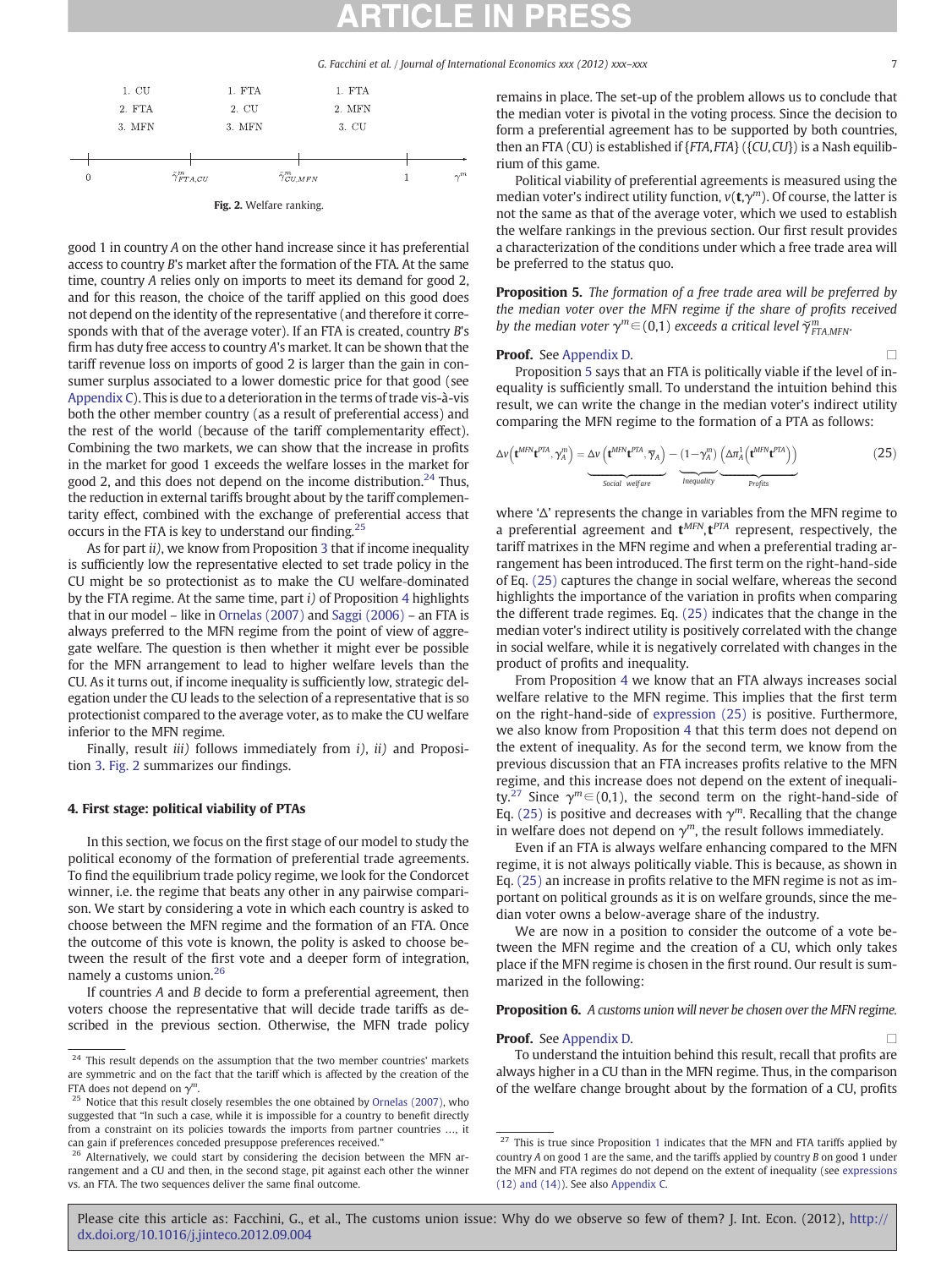<span id="page-7-0"></span>play a very important role in establishing the conditions discussed in proposition [4](#page-5-0), under which the CU welfare dominates the MFN regime. As shown in Eq. [\(25\),](#page-6-0) the only difference between the (change) in the median and the average voter's welfare is due to the former having a lower ownership share in the duopolist firm's profits. It is this factor that explains why the CU is never viable from a political point of view.

Notice the difference between our findings in Propositions [5 and](#page-6-0) [6](#page-6-0). Whereas an FTA can be sustained in equilibrium if income inequality is sufficiently low, a CU can never be. Two main factors explain this result. On the one hand, an FTA always dominates the MFN regime from the point of view of welfare, while this is not true for a CU. On the other, while profits increase both when an FTA and when a CU are introduced, in the former they increase by less than in the latter. As the median voter's share in the profits is lower than the average's, profits are less important on political than on welfare grounds. From this argument it immediately follows that

### Proposition 7. A customs union will never be preferred by the median voter over a free trade area.

From our analysis, we can thus conclude that only the formation of an FTA is a politically viable alternative to the MFN regime in our setting with representative democracy and perfect geographic specialization.

### 5. Imperfect geographical specialization

In our benchmark analysis we have focused on the case in which each oligopolistic industry is located in only one of the prospective member countries. This stark assumption has allowed us to clearly capture the role played by the strategic delegation motive in shaping the formation of preferential trading agreements. At the same time, our benchmark model is unlikely to correspond fully to the real world production structure, as prospective member countries could well share similar sectoral structures. To account for this possibility, in this section we extend our model by allowing the two oligopolistic goods to be produced both in country  $A$  and in country  $B$  – while retaining our previous assumption that  $F$  produces both.<sup>28</sup> In particular, while in country F each industry is present with a firm of size one, a measure  $\alpha$  (with  $0.5 \le \alpha \le 1$ ), of industry 1 is located in country A, and a measure  $1-\alpha$  is located in country B. The opposite is true for industry 2. Finally, we assume that the share  $\gamma_{s,l}$  of profits that accrues to individual l in country s, does not vary across sectors.<sup>29</sup>

Let  $x_{A,B}^1$  be the quantity of good 1 produced by a firm located in country A and consumed in country B. Since a measure  $\alpha$  of firms in industry 1 are located in country A, the amount of good 1 produced in country A, and consumed in country B is given by  $\alpha x_{A,B}^1$  . Given the preferences de-scribed by Eq. [1,](#page-2-0) the indirect utility of individual  $l$  in country  $A$  can be written as follows:

$$
\nu\Big(\mathbf{t},\gamma_{A,l}\Big)=1+\gamma_{A,l}\Big[\alpha\pi_A^1(\mathbf{t})+(1-\alpha)\pi_A^2(\mathbf{t})\Big]+t_{F,A}^1\chi_{F,A}^1(\mathbf{t}_A)+t_{F,A}^2\chi_{F,A}^2(\mathbf{t}_A)\\+(1-\alpha)t_{B,A}^1\chi_{B,A}^1(\mathbf{t}_A)+\alpha t_{B,A}^2\chi_{B,A}^2(\mathbf{t}_A)+\sum_i\Big[u\Big(\mathbf{x}_A^i(\mathbf{t}_A)\Big)-p_A^i(\mathbf{t}_A)\mathbf{x}_A^i(\mathbf{t}_A)\Big]
$$

where  $\pi_A^i(\mathbf{t}) = \sum_{d} [p_d^i - c - t_{A,d}^i] x_{A,d}^i$ . In this case, total sales of good 1 in country A are described by  $x_A^1 = x_{FA}^1 + \alpha x_{AA}^1 + (1 - \alpha)x_{BA}^1$ , and similarly for good 2 we have  $x_A^2 = x_{FA}^2 + (1 - \alpha)x_{AA}^2 + \alpha x_{BA}^2$ . The indirect utility for an individual based in country  $B$  is defined analogously. We can now proceed to solve the model by backward induction.

In the fourth stage, firms choose production, taking the tariff matrix t as given. If a preferential agreement is in place between countries A and B, then  $t_{AB}^i = t_{BA}^i = 0$  for all *i*. Otherwise, countries apply MFN tariffs on imports. Note that in contrast to the model developed in [Section 2,](#page-2-0) we now have production of each good in both prospective member countries. The quantities and corresponding prices are given as follows:

$$
x_{A,A}^1 = \frac{\left[H + (1-\alpha)t_{B,A}^1 + t_{F,A}^1 - c\right]}{3} \quad x_{A,A}^2 = \frac{\left(H + \alpha t_{B,A}^2 + t_{F,A}^2 - c\right)}{3} \\
x_{F,A}^1 = \frac{\left[H + (1-\alpha)t_{B,A}^1 - 2t_{F,A}^1 - c\right]}{3} \quad x_{F,A}^2 = \frac{\left(H + \alpha t_{B,A}^2 - 2t_{F,A}^2 - c\right)}{3} \\
x_{B,A}^1 = \frac{\left[H - (2+\alpha)t_{B,A}^1 + t_{F,A}^1 - c\right]}{3} \quad x_{B,A}^2 = \frac{\left[H - (3-\alpha)t_{B,A}^2 + t_{F,A}^2 - c\right]}{3} \\
p_A^1 = \frac{\left[H + (1-\alpha)t_{B,A}^1 + t_{F,A}^1 + 2c\right]}{3} \quad p_A^2 = \frac{\left(H + \alpha t_{B,A}^2 + t_{F,A}^2 + 2c\right)}{3}.
$$

We now turn to the second and third stages where tariff policy is determined. We follow the same approach that we used in [Sections 2](#page-2-0)–4, and start by considering the non-cooperative regimes, that is MFN and FTA. We obtain the following result:

Proposition 8. If trade policies are set non-cooperatively, strategic delegation does not arise in equilibrium. Furthermore, if an FTA is formed, tariffs applied to non‐member countries are lower than under an MFN arrangement, provided that both member countries produce the oligopolistic goods.

**Proof.** As for the first part of this result, under unilateral tariff setting the median voter cannot do better than representing the district herself. This is because

$$
\max_{t_A} v(t_A, t_B, \gamma_A^m) \ge \max_{\hat{\gamma}_A} v(t_A(\hat{\gamma}_A), t_B, \gamma_A^m) \tag{26}
$$

by the nature of unconstrained maximization and the assumption that tariffs in each member country are set non-cooperatively. As for the second part, the equilibrium tariffs for the MFN regime are given as follows (similar expressions apply to country B):

$$
t_A^{MFN,1} = \frac{(H-c)(1+2\alpha\gamma^m)}{4+7\alpha-2\alpha\gamma^m(2-\alpha)}
$$
  
\n
$$
t_A^{MFN,2} = \frac{(H-c)(1+2(1-\alpha)\gamma^m)}{11-7\alpha-(1+\alpha)2(1-\alpha)\gamma^m}.
$$
\n(27)

The symmetric production structure implies that in equilibrium  $t_A^{MFN,1}=t_B^{MFN,2}$  and  $t_A^{MFN,2}=t_B^{MFN,1}$ . Notice that as long as the two goods are produced in both A and B, inequality matters in determining both MFN tariffs. Furthermore, if  $\alpha = 1$ , the tariff levels reported in Eq. (27) collapse to the findings of Eq. [\(13\)](#page-4-0). On the other hand, if  $\alpha = 1/2$ , we find that the tariffs in the two sectors are the same, as the two sectors equally contribute to the median voter's well-being.

Turning to the analysis of a free trade area, also in this case the median voter in each country does not delegate power. The equilibrium tariffs for this regime are given by:

$$
t_{FA}^{FTA,1} = \frac{(H-c)(1+2\alpha\gamma^{m})}{11-2\alpha\gamma^{m}}
$$
  
\n
$$
t_{FA}^{FTA,2} = \frac{(H-c)\left[1+2(1-\alpha)\gamma^{m}\right]}{\left[11-2(1-\alpha)\gamma^{m}\right]}.
$$
\n(28)

Similar expressions obtain for country *B*, and we note that  $t_{FA}^{FTA,1}=t_F$  $B_{B}^{FTA,2}$  and  $t_{FA}^{FTA,2}$  =  $t_{FB}^{FTA,1}$ . Also in this case, if  $\alpha$  = 1 the tariff levels reported in Eq. (28) correspond to those in Eq. [\(14\)](#page-4-0), whereas if  $\alpha$  = 1/2 the tariffs applied on the oligopolistic goods are identical. Comparing Eqs. (28)and  $(27)$  establishes the second part of the proposition.  $□$ 

<sup>&</sup>lt;sup>28</sup> We have also extended our analysis in two additional directions. First, we have explored the effects of asymmetries in the income distribution between the prospective member countries on the choice of trade policy regime. Second, we have studied the effect of an increase in market competition on welfare and on the political viability of different trade arrangements by allowing the number of firms per sector that are active in  $F$  to be larger than one. The qualitative results of the analysis carried out in [Sec](#page-6-0)[tion 4](#page-6-0) are not affected, and are available from the authors upon request.

<sup>&</sup>lt;sup>29</sup> This assumption is required in order for the median, and hence the median voter, to be well defined.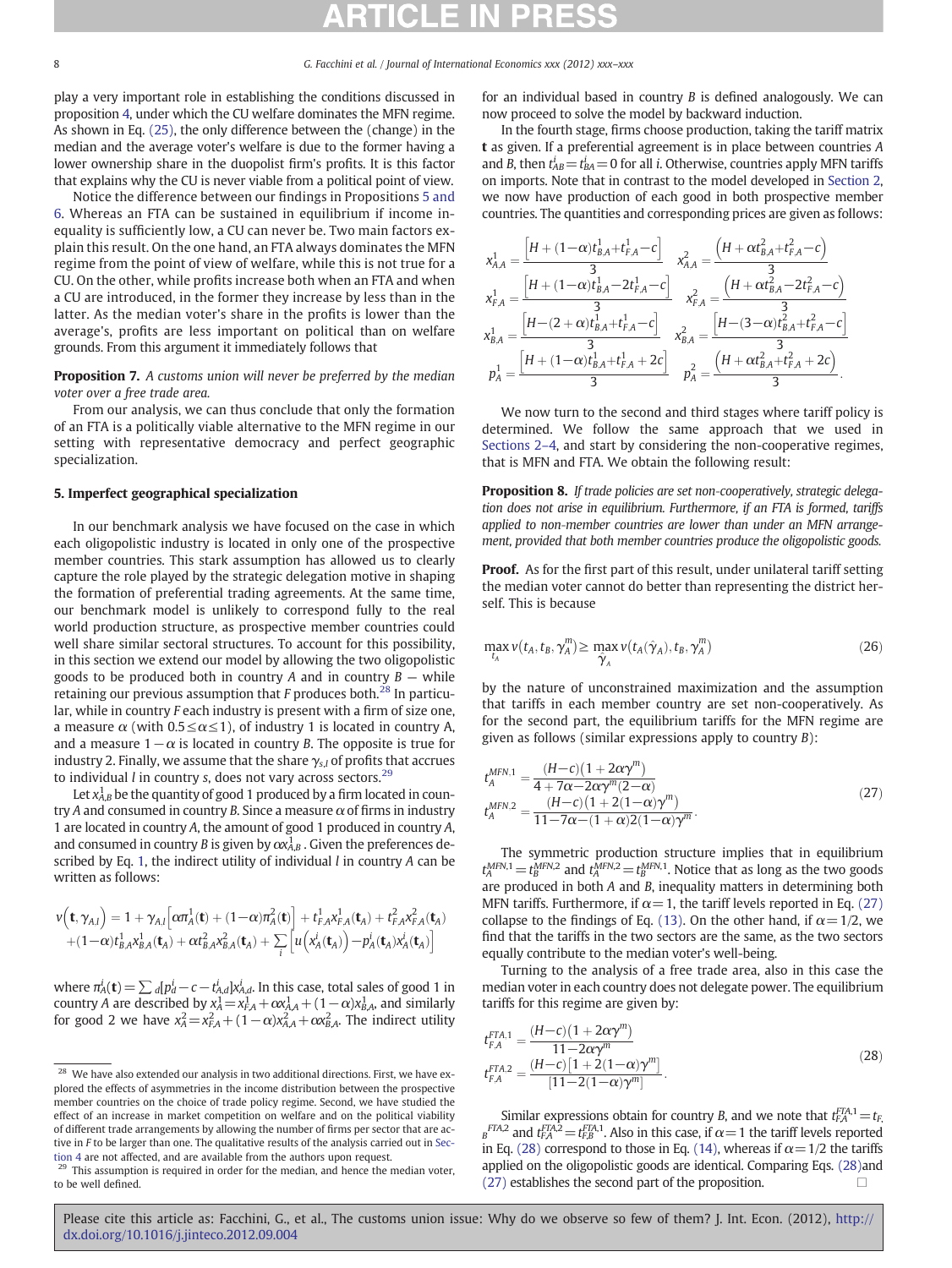Turning to the cooperative regime of a customs union, we have the following result:

Proposition 9. If trade policy is set cooperatively, strategic delegation occurs, and the elected representative is an individual with an ownership share in the import competing firm that is higher than that of the median voter. Furthermore, strategic delegation increases with the degree of geographic specialization.

**Proof.** Solving the third stage of the model we obtain the following common external tariffs chosen by the prospective member countries' representatives:

$$
t^{CU,1} = \frac{(H-c)\{1+2[\alpha\hat{\gamma}_A + (1-\alpha)\hat{\gamma}_B]\}}{\{11-2[\alpha\hat{\gamma}_A + (1-\alpha)\hat{\gamma}_B]\}}
$$
  

$$
t^{CU,2} = \frac{(H-c)\{1+2[(1-\alpha)\hat{\gamma}_A + \alpha\hat{\gamma}_B]\}}{\{11-2[(1-\alpha)\hat{\gamma}_A + \alpha\hat{\gamma}_B]\}}
$$
 (29)

It is clear from Eq. (29) that the greater the share of profits received by the elected representatives, the higher is the tariff applied to imports from the non-member country.

Turning now to the selection of the representative, the first order condition of the median voter's problem in the second stage of the model is given by

$$
\frac{\partial v \Big[\mathbf{t}^{CU}(\hat{\gamma}_A, \hat{\gamma}_B), \gamma_A^m\Big]}{\partial t^{CU,1}} \frac{\partial t^{CU,1}}{\partial \hat{\gamma}_A} + \frac{\partial v \Big[\mathbf{t}^{CU}(\hat{\gamma}_A, \hat{\gamma}_B), \gamma_A^m\Big]}{\partial t^{CU,2}} \frac{\partial t^{CU,2}}{\partial \hat{\gamma}_A} = 0
$$

and as a result

$$
\hat{\gamma}_A = 2\gamma_A^m \left(1 - 2\alpha + 2\alpha^2\right). \tag{30}
$$

Substituting Eq. (30) in Eq. (29) we can calculate the equilibrium common external tariffs:

$$
t^{CU,1} = \frac{(H-c)\left[1+4\gamma^m\left(1-2\alpha+2\alpha^2\right)\right]}{\left[11-4\gamma^m\left(1-2\alpha+2\alpha^2\right)\right]}
$$
(31)

$$
t^{CU,2} = \frac{(H-c)\left[1+4\gamma^m\left(1-2\alpha+2\alpha^2\right)\right]}{\left[11-4\gamma^m\left(1-2\alpha+2\alpha^2\right)\right]}.
$$
\n(32)

Note that common external tariffs continue to be higher than the external tariffs under the FTA regime. Once again, if  $\alpha = 1$  we revert to the benchmark case (see Eq.  $(24)$ ).

The relationship between the degree of strategic delegation in a customs union and the degree of geographic concentration is depicted in Fig. 3, where we illustrate the behavior of Eq. (30). As it can be easily seen,  $\hat{\gamma}_A$  is a strictly increasing function of  $\alpha$ , exhibits a minimum at  $\alpha = 1/2$ , where  $\hat{\gamma}_A = \gamma_A^m$  and a maximum at  $\alpha = 1$ ,<br>where  $\hat{\gamma}_A = 2\gamma_m^m$  in other words, there is no strategic delegation where  $\hat{\gamma}_A = 2\gamma_A^m$ .In other words, there is no strategic delegation only when the two oligonolistic industries are uniformly distributed only when the two oligopolistic industries are uniformly distributed across countries. This result is intuitive, as in this limiting case the costs and benefits of a tariff are perfectly aligned from the point of view of the median voter. Furthermore, if  $\alpha = 1/2$  comparing the equilibrium tariffs in the MFN arrangement (Eq. [\(27\)\)](#page-7-0) with the equilibrium tariffs for a customs union (Eq. (31)) reveals that the common external tariffs of a customs union are actually lower than the MFN tariffs.<sup>30</sup> This result is in line with Ornelas  $(2007)$  and Saggi  $(2006)$ who find that the common external tariffs of a customs union are lower than the MFN tariffs when they are chosen to maximize social welfare. It is also intuitive, as the cooperative tariff setting that takes place under the customs union leads to the internalization of the effects





Fig. 3. Geographic concentration and strategic delegation.

of tariffs across member countries. Then, maximizing social welfare corresponds to balancing the profit shifting motive of preferential trade present under a customs union with the inherent trade diversion of the preferential regime, which leads social welfare maximizers to decrease the external tariffs when the economic structure of member and non-member countries are similar. In our setting, this effect is reinforced by the fact that median voters in the two countries, who receive a lower share of profits than the average voters, choose the external tariffs if no strategic delegation occurs (i.e. if  $\alpha$  = 1/2).

We can now compare the welfare levels that can be achieved under the three regimes. Numerical simulations suggest that for any value of  $\alpha$ <1, a free trade area continues to dominate the status-quo MFN regime from the point of view of the member countries, as in the baseline case we had illustrated in [Fig. 2](#page-6-0). Turning to the case of a customs union, our benchmark analysis suggested that the attractiveness of a customs union for the average citizen increases with the extent of income inequality (see [Fig. 2\)](#page-6-0). How is this ranking affected if we allow for lower levels of geographical specialization? Our benchmark findings were driven by the strategic delegation that was at work in the CU case (see the discussion in [Section 3.3](#page-5-0)). As geographic specialization declines, so does the extent of strategic delegation in a CU (see Fig. 3). This mechanism is illustrated in Fig. 4, which extends [Fig. 2](#page-6-0).



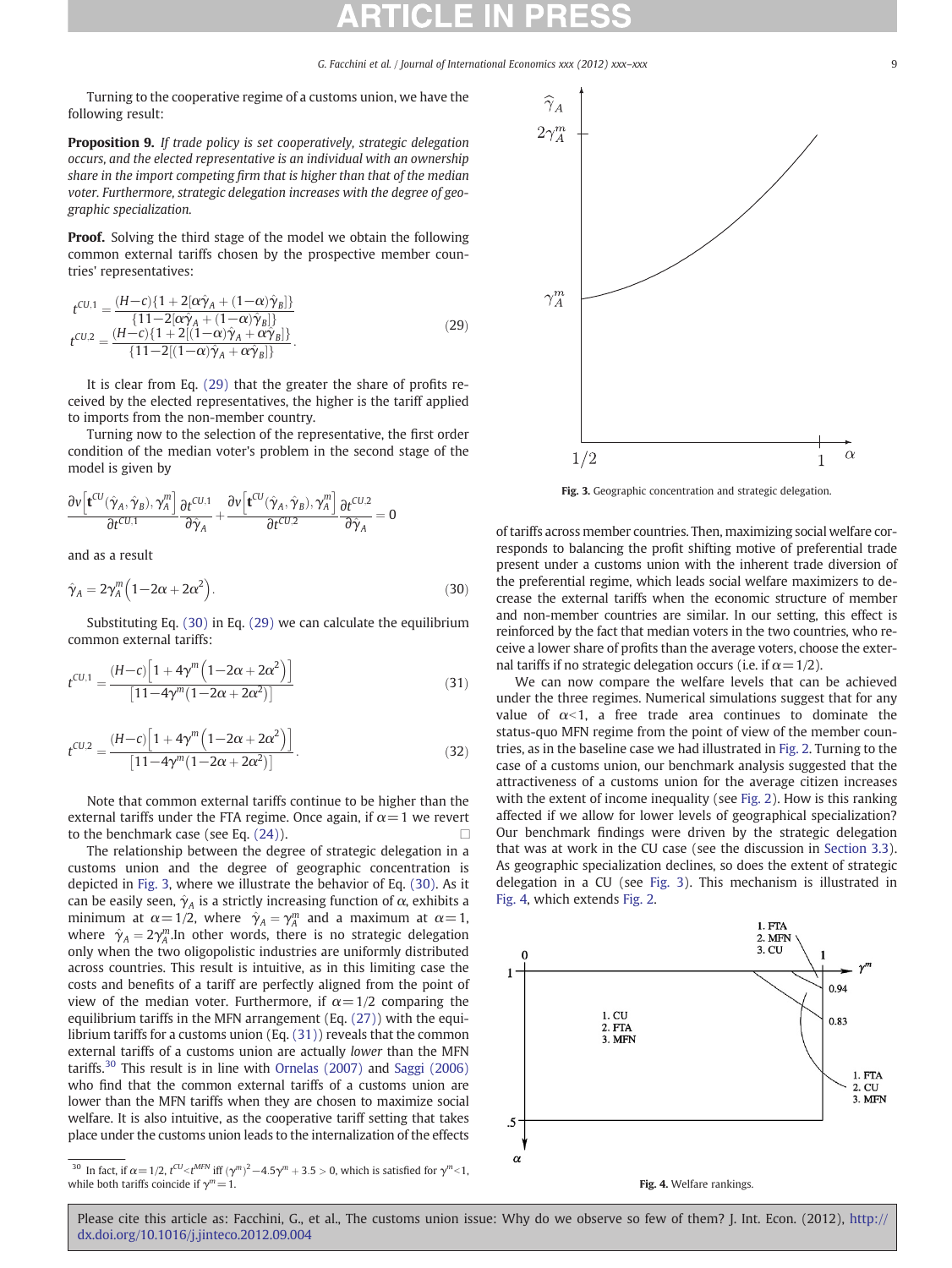<span id="page-9-0"></span>The horizontal axis ( $\alpha$ =1) captures our benchmark model. As geographical specialization decreases, we move down the vertical axis towards a uniform distribution of industries across member countries ( $1/2 \le \alpha \le 1$ ). As we noted above, greater geographic homogeneity reduces strategic delegation, and makes the customs union more attractive. This means that the ranges of  $\gamma^m$  for which 'CU≻FTA≻MFN' and 'FTA≻CU≻MFN' extend further to the right as α decreases. Numeric simulations allow us to conclude that for  $\alpha$ <0.94 the customs union always dominates the MFN regime, independently of the degree of inequality. At the same time, for  $\alpha$ <0.83 the customs union always dominates the free trade area, irrespective of  $\gamma^m$ .

We now turn to the first stage of our model, where voters determine the trade policy regime in a sequence of two referenda. As in our benchmark analysis, they first choose between the status-quo MFN regime and a free trade area, and subsequently between the outcome of the first referendum and a customs union. Since the share of profits accruing to an individual does not vary across sectors, the median voter is decisive. We hence investigate how he compares the various regimes. Our analysis is based also in this case on numerical simulations, the results of which are illustrated in Fig. 5.

Recall that the change in the median voter's indirect utility between the MFN regime and the creation of a PTA can be decomposed into a change in social welfare and a (negative) change in profits brought about by the fact that the median has stake in the domestic firm(s) lower than the average (see Eq.  $(25)$ ). Importantly, as we saw before, this additional term leads to a different ranking of the two non-cooperative regimes. From the perspective of the average voter, as we have seen, a free trade area is always preferred to the MFN regime. From the median's perspective, this is true only if the median voter's ownership share in the oligopolistic firms is sufficiently close to the average. On the other hand, if the median has a much lower stake in it than the average, then the lower weight he puts on profits overturns the ordering. This argument is illustrated in Fig. 5, where in the left section the MFN regime is unambiguously preferred by the median voter to the free trade area, whereas the opposite is true for higher levels of  $\gamma^m$ , which correspond to lower income inequality. Lower levels of geographic specialization (i.e. lower values of  $\alpha$ ), as in the case of the average voter, make instead a customs union more attractive also for the median voter. This can be seen in Fig. 5 – on the left as well as on the right side – where the CU becomes increasingly attractive for the median voter as  $\alpha$  decreases.

Fig. 5 can also be used to illustrate the three possible outcomes that can emerge in the political equilibrium. In the northeastern corner, where the free trade area dominates both other regimes, the median voter will choose this regime as the winner. In the left portion of the



Fig. 5. The median voter's rankings.

figure, the status quo MFN regime dominates, and will be the implemented policy. In the southeastern section of the figure the customs union dominates, and will be the trade regime of choice. $31$ 

Thus, allowing for imperfect geographic specialization brings about some important new insights in our analysis of the formation of customs unions. In particular, we have shown that this type of agreement is politically viable if the geographic patterns of specialization between member countries are not too different and if income inequality, as measured by  $\gamma^m$ , is not too large. Thus, our model is able to explain why custom unions are unlikely to emerge among countries whose production structures differ substantially or that are characterized by high levels of income inequality, whereas they can come about among similar countries with relatively low levels of income inequality (like in the case of the European Union).

### 6. Conclusions

In this paper, we have developed a representative democracy model of the formation of a preferential trading arrangement to provide a rationale for the greater popularity of free trade areas over customs unions. Most of the existing literature finds that, due to the presence of tariff coordination, customs unions tend to raise welfare in member countries compared to free trade areas. In this paper, we have shown that this is not necessarily true. In particular, we have found that if inequality is small, an FTA raises welfare relative to a customs union for the member countries, because voters elect very protectionist representatives when a customs union is in place. The resulting high common external tariffs may then be deleterious to welfare in member countries relative to a free trade area. Our analysis thus highlights the importance of taking into account the ex-ante income distribution in prospective member countries, while investigating the welfare consequences of the formation of preferential trade arrangements.

We have also used our framework to study the political viability of free trade areas and customs unions. First of all, we have shown that FTAs are likely to emerge as a political equilibrium whenever income inequality is not too pronounced. Moreover, only welfare enhancing free trade agreements can be sustained, a finding which reinforces an earlier result obtained by [Ornelas \(2005a\)](#page-11-0) in a model with pressure groups. $32$  Secondly, we have shown that, in a context where the production of final goods is strongly geographically specialized, the distortions brought about by strategic delegation are so severe to make the CU unlikely to be chosen by a representative democracy. Only if prospective member countries share similar production structures and income inequality is not too pronounced, can a CU emerge as a political equilibrium. This is an important result, as it provides a new rationale for why the very small number of existing customs unions involves relatively similar countries (like in the case of the EU or the Gulf Cooperation Council<sup>33</sup>), and for why no North–South customs union exists, even if a large number of FTAs has recently come into existence among rather heterogeneous countries (like in the case of NAFTA or the CISFTA, the free trade area between Russia and other former Soviet republics).

The political economy approach used in this paper focuses on the role played by the median voter in a representative democracy

 $31$  Notice that merely the outcome of the first round depends on whether the FTA is preferred over the MFN regime (the large section to the right of Fig. 5), or vice versa (the thin slice in the middle of Fig. 5).

<sup>&</sup>lt;sup>32</sup> [Cadot et al. \(2001\)](#page-11-0) consider the design of an FTA that is welfare-enhancing as well as political viable in the presence of pressure groups. The structure of the model is similar to the specific-factors model employed by [Grossman and Helpman \(1995\).](#page-11-0) Their paper shows that each member country can implement free trade in one sector while maintaining the pre-FTA MFN tariff in the other sector. Exchange of market access guarantees the political viability of this FTA. Welfare gains come from an increase in consumer surplus that exceeds tariff revenue losses at the aggregate (union) level.

<sup>&</sup>lt;sup>33</sup> All members are countries rich in natural resources and whose economies specialize in the exploration of these resources.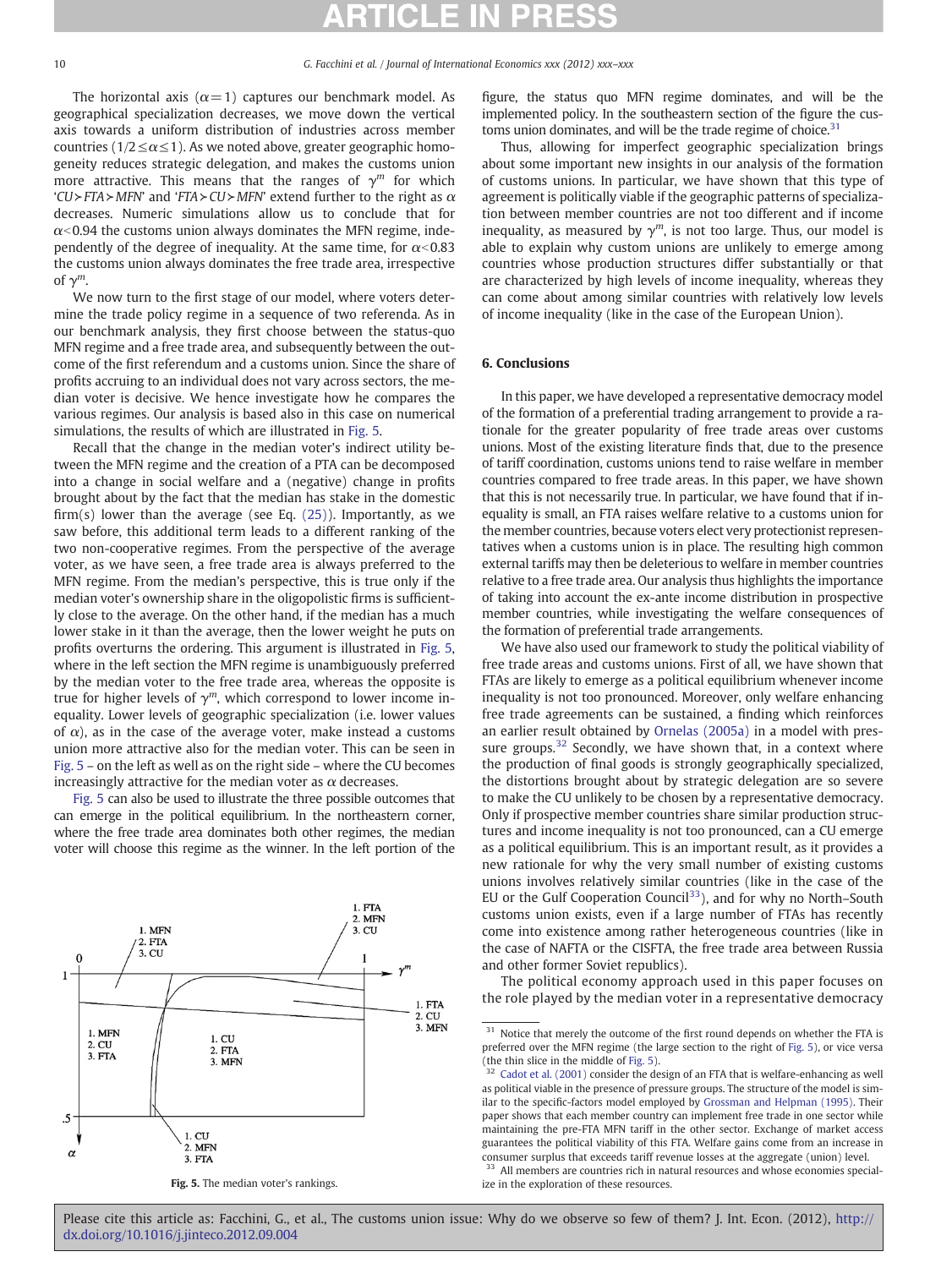<span id="page-10-0"></span>in shaping the political viability of FTAs and CUs, and has emphasized a key difference between these two regimes: in the former, the external policies are set in a non-cooperative fashion, while in the latter they are the result of cooperative decision making. This difference has important implications for the nature of the representative chosen to carry out the negotiations. Of course, real world politics in a democratic setting is the result of the interaction between the concerns expressed by the majority of voters, and – among other things – those put forward by organized groups. The role played by the latter has been emphasized by an important branch of the literature, which has applied the lobbying approach to the formation of free trade areas. In particular, as discussed by [Ornelas \(2005a\),](#page-11-0) the elimination of internal tariffs leads to a "rent reduction" and thus to a decline in the incentives of organized groups to lobby for protection in an FTA. To the best of our knowledge, the role of lobbying has not yet been systematically explored in the context of the endogenous formation of a CU [\(Freund and Ornelas, 2010\)](#page-11-0). Extending our model to include this important dimension represents a very promising avenue for future research, but it goes beyond the scope of this paper.<sup>3</sup>

Our analysis has abstracted away from explicitly considering the role that international institutional constraints might play in shaping the tariff policies that can be implemented in equilibrium under a PTA regime. Art. XXIV is particularly important in this regard, as it requires FTA and CU members not to increase, on average, their external tariffs compared to the status quo. While explicitly modeling the working of article XXIV in the context of our model is beyond the scope of this paper, allowing for its provisions to be perfectly enforced will make the establishment of a CU more likely, as it will reduce the scope for strategic delegation under this re-gime.<sup>35</sup> As it has been recently argued by [Chase \(2006\)](#page-11-0) though "... article XXIV is 'extremely elastic' ([Curzon, 1965: 64\)](#page-11-0), 'unusually complex' ([Dam, 1970: 275](#page-11-0)), and 'full of holes' [\(Bhagwati, 1993:](#page-11-0) [44\)](#page-11-0) due to language that is full of 'ambiguities' and 'vague phrases' [\(Haight, 1972: 397](#page-11-0))". This has resulted in the practical lack of enforcement of its provisions. "In the GATT's 47‐year history, only one working party determined that a regional trading arrangement had satisfied Article XXIV, yet none were found to be incompatible with GATT rules" [\(Chase, 2006](#page-11-0)).<sup>36</sup>

### Appendix A

This appendix shows that the median voter theorem can be applied in our framework. [Gans and Smart \(1996\)](#page-11-0) have established that if preferences satisfy the single crossing property, the median voter result holds.

To assess whether this is the case, we need to insert the expressions for profit, tariff revenue, and consumer surplus into the individual's indirect utility function, and substitute the expression for the tariffs under each regime. The general form of the indirect utility function under the various trade regimes can be written as follows:

 $V(\hat{\gamma}, \gamma) = \gamma \pi(\hat{\gamma}) + \text{rest}(\hat{\gamma}).$ 

#### Appendix B

applied.

In this appendix we establish Proposition [3.](#page-5-0)

Let  $\Delta v(\mathbf{t}^{\text{CU}}, \mathbf{t}^{\text{FA}}, \gamma_A^m) = v(\mathbf{t}^{\text{CU}}, \overline{\gamma}_A) - v(\mathbf{t}^{\text{FA}}, \overline{\gamma}_A)$ . Since our prefer-<br>see are additive and quasi-linear, this difference can be rewritten as ences are additive and quasi-linear, this difference can be rewritten as

crossing is always satisfied and the median voter theorem can be

$$
\Delta v \left( \mathbf{t}^{CU} \mathbf{t}^{FTA}, \gamma_A^m \right) = \Delta C S_A + \Delta \pi_A^1 + \Delta T R_A \tag{33}
$$

where  $\Delta CS_A$  represents the change in consumer surplus,  $\Delta \pi_A^1$  is the change in profits and  $\Delta TR_A$  stands for the change in tariff revenues. Using external tariffs described by [expressions \(14\) and \(24\)](#page-4-0), and applying equilibrium prices and quantities described in [expressions \(5\),](#page-3-0) we can compare the welfare levels between the two trade regimes. The sum of the changes in consumer surplus and producer surplus when member countries move from an FTA to a CU can be represented by the following expression:

$$
\Delta CS_{A} + \Delta \left(\pi_{A,A}^{1} + \pi_{A,B}^{1}\right) =
$$
\n
$$
\frac{8\gamma^{m} \left(3993 + 7502\gamma^{m} - 2640\gamma^{m^{2}} + 160\gamma^{m^{3}}\right)(c - H)^{2}}{121\left(121 - 66\gamma^{m} + 8\gamma^{m^{2}}\right)^{2}}.
$$
\n(34)

The right hand side of Eq. (34) is equal to zero if  $\gamma^m = \{-0.45, 4.32, 12.62\}$ . Since  $\gamma^m = (0,1]$  then  $\Delta CS + \Delta \left(\pi_{AA}^1 + \pi_{AB}^1\right)$ <br>is greater than zero in the parameter space under investigation. The is greater than zero in the parameter space under investigation. The change in tariff revenue when member countries move from an FTA to a CU is described by the following expression:

$$
\Delta TR_{A} = -\frac{8\gamma^{m} \left(-27951 + 59290\gamma^{m} - 16368\gamma^{m^{2}} + 992\gamma^{m^{3}}\right)(c - H)^{2}}{121\left(121 - 66\gamma^{m} + 8\gamma^{m^{2}}\right)^{2}}.
$$
\n(35)

The right hand side of Eq. (35) is equal to zero if  $\gamma^m \in \{0.55, 4.41, 11.52\}$ . Thus, we can show that if  $\gamma^m > (\leq)0.55$ then tariff revenues in an FTA are greater (less) than in a CU. Furthermore, if  $\gamma^m$   $\in$  (0.76, 1] then  $\Delta TR_A$  is sufficiently negative as to establish our result.

#### Appendix C

In this appendix we prove Proposition [4](#page-5-0). Once again, using external tariffs described by [expressions \(27\)](#page-7-0) in Proposition [1](#page-3-0) and applying equilibrium prices and quantities described in [expressions \(5\)](#page-3-0) we can determine welfare levels under the different trade regimes.

To establish part i) of the proposition, notice that there are no welfare differences related to the consumption of good 1 in country A. The increase in the profits of the firm that produces good 1 in country A due the formation of the FTA equals fraction  $\frac{135(C-H)^2}{1936}$ . In the case of good 2, the sum of the gains in consumer surplus and of the losses in tariff revenue with the FTA formation equals  $-\frac{(c-H)^2}{44}$ . The summation of changes in profits, consumer surplus and tariff revenue equals fraction  $\frac{91(C-H)^2}{1936} > 0$  and we have thus established the result.

<sup>&</sup>lt;sup>34</sup> As argued also by [Dutt and Mitra \(2002\)](#page-11-0), lobbying activities are the likely reason for which in the real world trade policies are almost everywhere biased against trade and thus complement the variation in trade policy that is explained by median voter models like ours.

<sup>35</sup> [Syropulos \(1999\)](#page-11-0) and [Mrázová et al. \(forthcoming\)](#page-11-0) have explicitly considered the effects of GATT's art. XXIV on the welfare of both member and non‐member countries in normative trade models, showing that it does not necessarily improve non‐members and world welfare.

<sup>&</sup>lt;sup>36</sup> PTAs among developing countries can also come into existence under the so-called "enabling clause" introduced in 1979, which represents a significant exception to the provisions contained in art. XXIV. Importantly, MERCOSUR was established under the enabling clause and as a result it was subject to a rather loose scrutiny (see [Prusa,](#page-11-0) [2011](#page-11-0)).